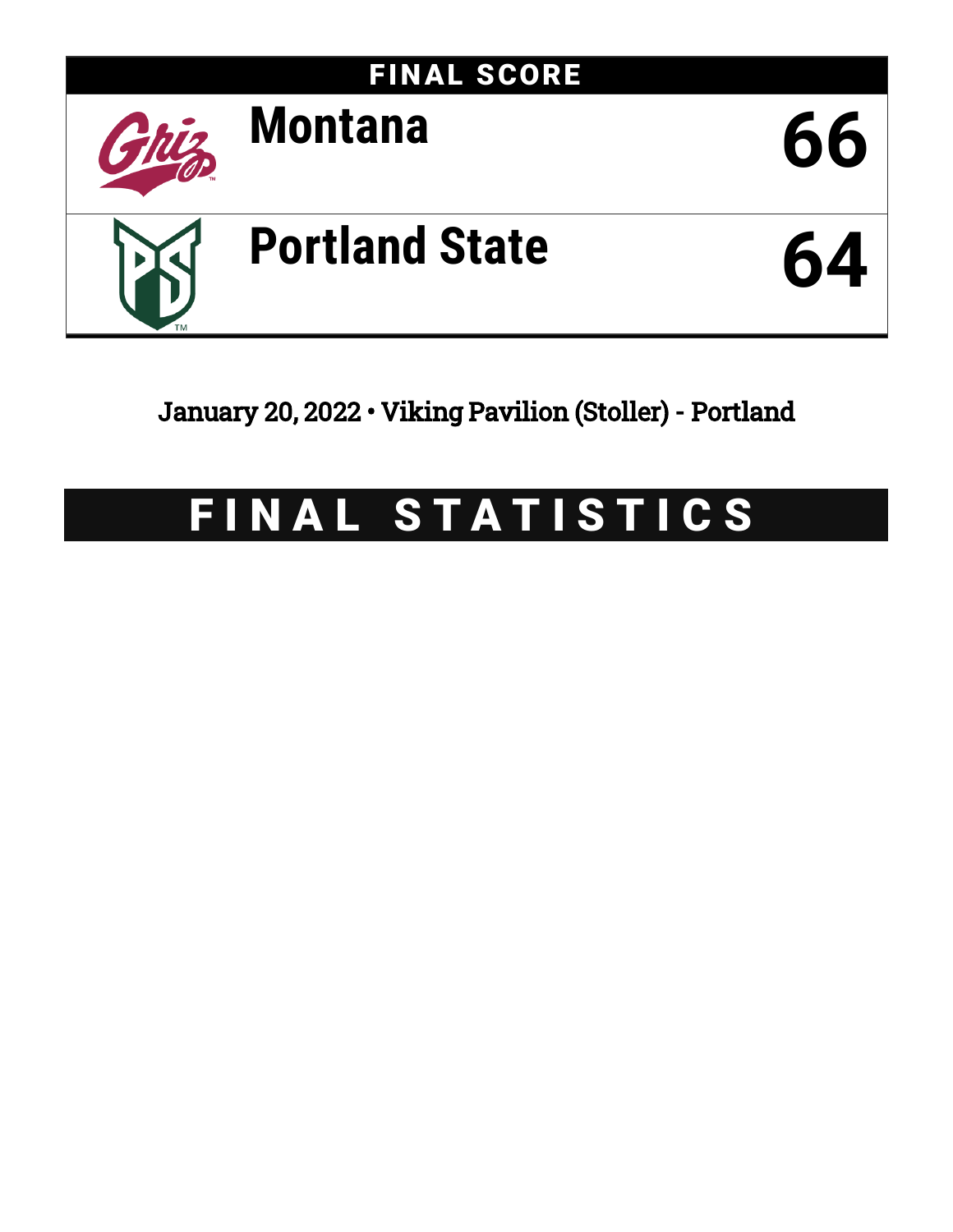### **Official Box Score Montana vs Portland State Game Totals -- Final Statistics January 20, 2022 at Viking Pavilion (Stoller) - Portland**



## **Montana 66**

| No. | Plaver                   | S  | <b>Pts</b> | FG       | 3FG     | FТ        | OR             | DR | TR       | PF       | A        | TO            | <b>B</b> lk | Stl | Min   | $+/-$          |
|-----|--------------------------|----|------------|----------|---------|-----------|----------------|----|----------|----------|----------|---------------|-------------|-----|-------|----------------|
| 05  | <b>BEASLEY, ROBBY</b>    | G  | 18         | $5 - 13$ | $3-9$   | $5 - 7$   | 0              | 4  | 4        | 3        | 2        | 3             |             | 0   | 39    | $\overline{2}$ |
| 12  | <b>WHITNEY, BRANDON</b>  | G  | 3          | $1 - 5$  | $0 - 1$ | $1 - 3$   |                | 3  | 4        | 3        | 2        | 0             | $\Omega$    |     | 33    | $-2$           |
| 13  | BANNAN, JOSH             |    | 22         | $8 - 13$ | $2 - 4$ | $4 - 4$   | 1.             | 4  | 5        | 2        | 2        | 0             | $\Omega$    | 2   | 38    | 3              |
| 23  | ANDERSON, MACK           |    | 5          | $2 - 4$  | $0 - 0$ | $1 - 3$   | $\overline{2}$ | 3  | 5        | 3        |          | $\mathcal{P}$ | $\Omega$    | 0   | 23    | $-4$           |
| 35  | CARTER-HOLLINGER, DERRIG | F. | 2          | $0 - 2$  | $0 - 0$ | $2 - 4$   | 0              | 2  | 2        | 1        | 0        | 3             | $\Omega$    | 0   | 18    | $-4$           |
| 01  | <b>MARTIN, LONNELL</b>   | G  | 3          | $1 - 2$  | $1 - 2$ | $0 - 0$   | 0              | 0  | 0        |          | 0        |               | 0           |     | 9     | 3              |
| 03  | VAZQUEZ, JOSH            | G  | 0          | $0 - 2$  | $0 - 2$ | $0 - 0$   | 0              | 1  |          | 0        | 0        |               | 0           | 0   | 7     | 0              |
| 11  | PARKER, CAMERON          | G  | 13         | $4 - 11$ | $2 - 4$ | $3 - 5$   |                | 2  | 3        | 3        | 4        |               | 0           |     | 30    | $\overline{7}$ |
| 34  | <b>BLAKNEY, SCOTT</b>    | F  | $\Omega$   | $0 - 0$  | $0 - 0$ | $0 - 0$   | 0              | 0  | $\Omega$ | $\Omega$ | $\Omega$ | 0             | $\Omega$    | 0   | 4     | 5              |
|     | TEAM                     |    |            |          |         |           | 3              | 4  |          | $\Omega$ |          | 0             |             |     |       |                |
|     | <b>TOTALS</b>            |    | 66         | 21-52    | $8-22$  | $16 - 26$ | 8              | 23 | 31       | 16       | 11       | 11            |             |     | 5 200 |                |

| Game                                | $21 - 52$ | 40.4% | $8 - 22$ | 36.4% | $16 - 26$ | 61.5% |
|-------------------------------------|-----------|-------|----------|-------|-----------|-------|
| 2nd Half                            | $13 - 26$ | 50%   | $5-10$   | 50%   | $9 - 16$  | 56%   |
| 1st Half                            | $8 - 26$  | 31%   | $3 - 12$ | 25%   | 7-10      | 70%   |
| <b>Shooting By Period</b><br>Period | FG        | FG%   | 3FG      | 3FG%  | FТ        | FT%   |

*Deadball Rebounds:* 6,0 *Last FG:* 2nd-00:55 *Biggest Run:* 6-0 *Largest lead:* By 5 at 2nd-04:22 *Technical Fouls:* None.

# **Portland State 64**

| No. | Plaver                     | S  | Pts      | FG.      | 3FG      | FT.      | OR | DR | TR       | PF             | A            | TO | Blk          | Stl      | Min        | $+/-$          |
|-----|----------------------------|----|----------|----------|----------|----------|----|----|----------|----------------|--------------|----|--------------|----------|------------|----------------|
| 00  | SQUIRE, DAMION             | G  | 17       | $7 - 12$ | $0 - 3$  | $3 - 3$  | 0  | 3  | 3        | 3              |              | 2  | 0            |          | 35         | $\Omega$       |
| 05  | <b>CARTER III, MICHAEL</b> | G  | 10       | $4 - 13$ | $0 - 3$  | $2 - 3$  |    | 6  |          | $\overline{4}$ | 3            | 2  |              |          | 29         | 3              |
| 23  | THOMAS, KHALID             | F. | 11       | $4 - 7$  | $0 - 1$  | $3-6$    | 2  | 5  |          | 2              | $\mathbf{0}$ | 3  | 0            |          | 34         | -5             |
| 32  | EYMAN, JACOB               | C  | 6        | $3 - 4$  | $0 - 0$  | $0 - 0$  | 0  | 2  | 2        | 3              | $\mathbf{0}$ | 1  | 3            | $\Omega$ | 18         | $\mathbf{0}$   |
| 33  | <b>STARKS, MIKAL</b>       | G  | $\Omega$ | $0 - 3$  | $0 - 1$  | $0 - 1$  | 0  | 3  | 3        | 4              | 2            |    | $\Omega$     |          | 32         | $-1$           |
| 01  | JEAN-MARIE, JAMES          | F. | 16       | $8 - 10$ | $0 - 0$  | $0 - 0$  | 4  | 5  | 9        | 3              | 0            | 3  |              | 0        | 23         | $-2$           |
| 03  | ALLEY, EZEKIEL             | G  | 0        | $0 - 2$  | $0 - 1$  | $0-0$    | 0  | 0  | 0        |                | 0            | 0  | 0            | 0        | 8          | $-2$           |
| 04  | DAWSON, PARIS              | G  | $\Omega$ | $0 - 0$  | $0 - 0$  | $0 - 0$  | 0  | 0  | $\Omega$ | 0              |              | 0  | $\mathbf{0}$ |          | 3          | $\overline{4}$ |
| 22  | <b>RUFFIN, MARLON</b>      | G  | 4        | 1-4      | 1-1      | $1 - 2$  | 0  | 2  | 2        |                | 0            | 2  | 0            |          | 20         | -7             |
|     | <b>TEAM</b>                |    |          |          |          |          | 2  |    | 3        | 0              |              | 0  |              |          |            |                |
|     | <b>TOTALS</b>              |    |          | 64 27-55 | $1 - 10$ | $9 - 15$ | 9  | 27 | 36       | 21             | 7            | 14 | 5            | 6        | <b>200</b> |                |

| <b>Shooting By Period</b><br>Period | FG        | FG%   | 3FG      | 3FG%     | FТ       | FT%      |
|-------------------------------------|-----------|-------|----------|----------|----------|----------|
| 1st Half                            | $13 - 25$ | 52%   | 1-4      | 25%      | $1-2$    | 50%      |
| 2nd Half                            | 14-30     | 47%   | Ი-Ნ      | $00\%$   | 8-13     | 62%      |
| Game                                | $27 - 55$ | 49.1% | $1 - 10$ | $10.0\%$ | $9 - 15$ | $60.0\%$ |

*Deadball Rebounds:* 2,0 *Last FG:* 2nd-01:27 *Biggest Run:* 7-0 *Largest lead:* By 7 at 2nd-16:40 *Technical Fouls:* #05 CARTER III (Class A) @ 1st - 05:17;

| Game Notes:                                                        | <b>Score</b>                                    | 1st | 2 <sub>nd</sub> | <b>TOT</b>        | <b>Points</b> | <b>UMT</b>     | <b>PSU</b>     |
|--------------------------------------------------------------------|-------------------------------------------------|-----|-----------------|-------------------|---------------|----------------|----------------|
| Officials: Ruben Ramos, Brad Fowler, Dan Church<br>Attendance: 954 | UMT                                             | 26  | 40              | 66                | In the Paint  | 22             | 50             |
|                                                                    | PSU                                             | 28  | 36              | 64                | Off Turns     | 13             | 12             |
| Start Time: 10:02 PM ET                                            |                                                 |     |                 |                   | 2nd Chance    |                | 13             |
| End Time: 12:06 AM ET<br>Game Duration: 2:03                       | UMT led for 5:51. PSU led for 29:52.            |     |                 | <b>Fast Break</b> |               |                |                |
| Conference Game:                                                   | Game was tied for 4:18.<br>Times tied: <b>7</b> |     | Lead Changes: 5 |                   | Bench         | 16             | 20             |
|                                                                    |                                                 |     |                 |                   | Per Poss      | 0.985<br>30/67 | 0.970<br>32/66 |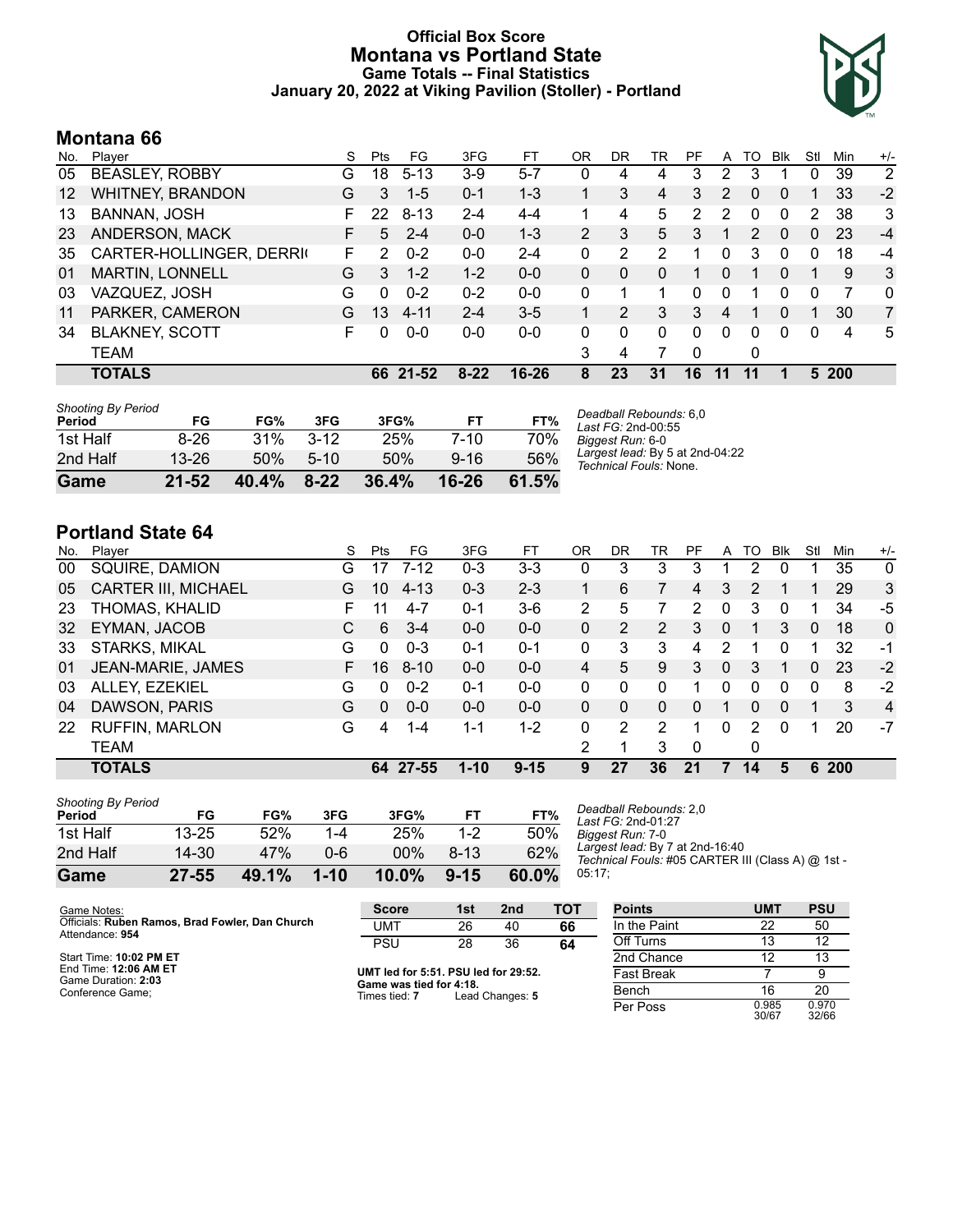### **Official Box Score Montana vs Portland State First Half Statistics Only January 20, 2022 at Viking Pavilion (Stoller) - Portland**



# **Montana 26**

| No. | Player                   | S  | <b>Pts</b> | <b>FG</b> | 3FG      | <b>FT</b> | <b>OR</b>      | <b>DR</b> | TR                    | <b>PF</b>      | A            | TO | <b>B</b> lk | Stl | Min | $+/-$        |
|-----|--------------------------|----|------------|-----------|----------|-----------|----------------|-----------|-----------------------|----------------|--------------|----|-------------|-----|-----|--------------|
| 05  | <b>BEASLEY, ROBBY</b>    | G  | 6          | $2 - 5$   | $2 - 4$  | $0 - 0$   | 0              |           |                       | 0              |              |    |             | 0   | 19  | $-2$         |
| 12  | <b>WHITNEY, BRANDON</b>  | G  |            | $0 - 2$   | $0 - 1$  | $1 - 2$   | 0              |           |                       |                | 0            | 0  | 0           | 0   | 13  | $-3$         |
| 13  | <b>BANNAN, JOSH</b>      |    | 8          | $3 - 7$   | $0 - 2$  | $2 - 2$   | 1              |           | 2                     | 0              |              | 0  |             | 2   | 18  | $-1$         |
| 23  | ANDERSON, MACK           | F. | 5          | $2 - 2$   | $0 - 0$  | $1 - 2$   | $\overline{2}$ | 0         | $\mathbf{2}^{\prime}$ | $\overline{2}$ | $\mathbf{0}$ | 2  | 0           | 0   | 8   | $\mathbf{0}$ |
| 35  | CARTER-HOLLINGER, DERRIG | F  |            | $0 - 2$   | $0 - 0$  | $1 - 2$   | 0              |           |                       | 0              | 0            | 2  | 0           | 0   | 11  | -8           |
| 01  | <b>MARTIN, LONNELL</b>   | G  | 3          | $1 - 2$   | $1 - 2$  | $0 - 0$   | 0              | 0         | 0                     |                | $\Omega$     | 0  | 0           |     | 9   | 3            |
| 03  | VAZQUEZ, JOSH            | G  | 0          | $0 - 2$   | $0 - 2$  | $0 - 0$   | 0              |           |                       | 0              | 0            |    | 0           | 0   | 7   | $\mathbf{0}$ |
| 11  | PARKER, CAMERON          | G  | 2          | $0 - 4$   | $0 - 1$  | $2 - 2$   | 0              |           |                       |                | 2            | 0  | 0           |     | 15  | 2            |
| 34  | <b>BLAKNEY, SCOTT</b>    | F  | 0          | $0 - 0$   | $0 - 0$  | $0 - 0$   | 0              | 0         | 0                     | 0              | $\Omega$     | 0  | 0           | 0   |     | $-1$         |
|     | <b>TEAM</b>              |    |            |           |          |           | 2              | 3         | 5                     | 0              |              | 0  |             |     |     |              |
|     | <b>TOTALS</b>            |    | 26         | $8 - 26$  | $3 - 12$ | $7-10$    | 5              | 9         | 14                    | 5              | 4            | 6  |             | 4   | 100 |              |

| Shooting By Period<br>Period | FG        | FG%      | 3FG    | 3FG%  | FT.       | FT%   | Deadball Rebounds: 6,0<br>Last FG Half: UMT 2nd-00:55 |
|------------------------------|-----------|----------|--------|-------|-----------|-------|-------------------------------------------------------|
| 1st Half                     | $8 - 26$  | 31%      | $3-12$ | 25%   | 7-10      | 70%   |                                                       |
| Game                         | $21 - 52$ | $40.4\%$ | $8-22$ | 36.4% | $16 - 26$ | 61.5% |                                                       |

# **Portland State 28**

| No. | Plaver                     | S  | <b>Pts</b> | FG        | 3FG     | <b>FT</b> | <b>OR</b> | DR | TR             | PF | A        | TO | <b>Blk</b> | Stl | Min | $+/-$          |
|-----|----------------------------|----|------------|-----------|---------|-----------|-----------|----|----------------|----|----------|----|------------|-----|-----|----------------|
| 00  | SQUIRE, DAMION             | G  | 8          | 4-6       | $0 - 1$ | $0 - 0$   | 0         | 0  | 0              | 0  |          |    | 0          | 0   | 17  | $\overline{2}$ |
| 05  | <b>CARTER III, MICHAEL</b> | G  | 3          | 1-4       | $0 - 1$ | $1 - 2$   | 0         | 4  | 4              | 2  |          | 2  | $\Omega$   |     | 12  | 3              |
| 23  | THOMAS, KHALID             | F  | 6          | $3 - 4$   | $0 - 0$ | $0-0$     | 1.        | 3  | 4              | 0  | 0        | 2  | 0          |     | 16  | $\overline{2}$ |
| 32  | EYMAN, JACOB               | С  | 4          | $2 - 2$   | $0 - 0$ | $0 - 0$   | 0         | 0  | 0              | 2  | 0        |    | 2          | 0   | 10  | 2              |
| 33  | <b>STARKS, MIKAL</b>       | G  | 0          | $0-0$     | $0 - 0$ | $0 - 0$   | 0         | 2  | 2              | O  | 0        |    | 0          | 0   | 13  | 0              |
| 01  | JEAN-MARIE, JAMES          | F. | 4          | $2 - 3$   | $0 - 0$ | $0 - 0$   | 0         | 2  | $\overline{2}$ | 2  | 0        | 0  |            | 0   | 10  | $\mathbf{0}$   |
| 03  | ALLEY, EZEKIEL             | G  | $\Omega$   | $0 - 2$   | $0 - 1$ | $0 - 0$   | 0         | 0  | 0              |    | 0        | 0  | 0          | 0   | 8   | -2             |
| 04  | DAWSON, PARIS              | G  | $\Omega$   | $0 - 0$   | $0 - 0$ | $0 - 0$   | 0         | 0  | 0              | 0  |          | 0  | 0          |     | 3   | 4              |
| 22  | <b>RUFFIN, MARLON</b>      | G  | 3          | 1-4       | $1 - 1$ | $0 - 0$   | 0         |    |                |    | $\Omega$ | 2  | 0          | 0   | 12  | $-1$           |
|     | <b>TEAM</b>                |    |            |           |         |           | 2         |    | 3              | 0  |          | 0  |            |     |     |                |
|     | <b>TOTALS</b>              |    | 28         | $13 - 25$ | 1-4     | $1 - 2$   | 3         | 13 | 16             | 8  | 3        | 9  | З          | 3   | 100 |                |

| <b>Shooting By Period</b><br>Period | FG        | FG%   | 3FG      | 3FG%     |          | FT%   |
|-------------------------------------|-----------|-------|----------|----------|----------|-------|
| 1st Half                            | $13 - 25$ | 52%   | $-4$     | 25%      | 1-2      | 50%   |
| Game                                | 27-55     | 49.1% | $1 - 10$ | $10.0\%$ | $9 - 15$ | 60.0% |

*Deadball Rebounds:* 2,0 *Last FG Half:* PSU 2nd-01:27

| Game Notes:                                                        | <b>Score</b> | 1st | 2 <sub>nd</sub> | TOT | <b>Points (This Period)</b> | UMT            | <b>PSU</b>     |
|--------------------------------------------------------------------|--------------|-----|-----------------|-----|-----------------------------|----------------|----------------|
| Officials: Ruben Ramos, Brad Fowler, Dan Church<br>Attendance: 954 | UMT          | 26  | 40              | 66  | In the Paint                |                | 22             |
|                                                                    | PSU          | 28  | 36              | 64  | Off Turns                   |                |                |
| Start Time: 10:02 PM ET                                            |              |     |                 |     | 2nd Chance                  |                |                |
| End Time: 12:06 AM ET<br>Game Duration: 2:03                       |              |     |                 |     | <b>Fast Break</b>           |                |                |
| Conference Game:                                                   |              |     |                 |     | Bench                       |                |                |
|                                                                    |              |     |                 |     | Per Poss                    | 0.839<br>12/31 | 0.875<br>14/32 |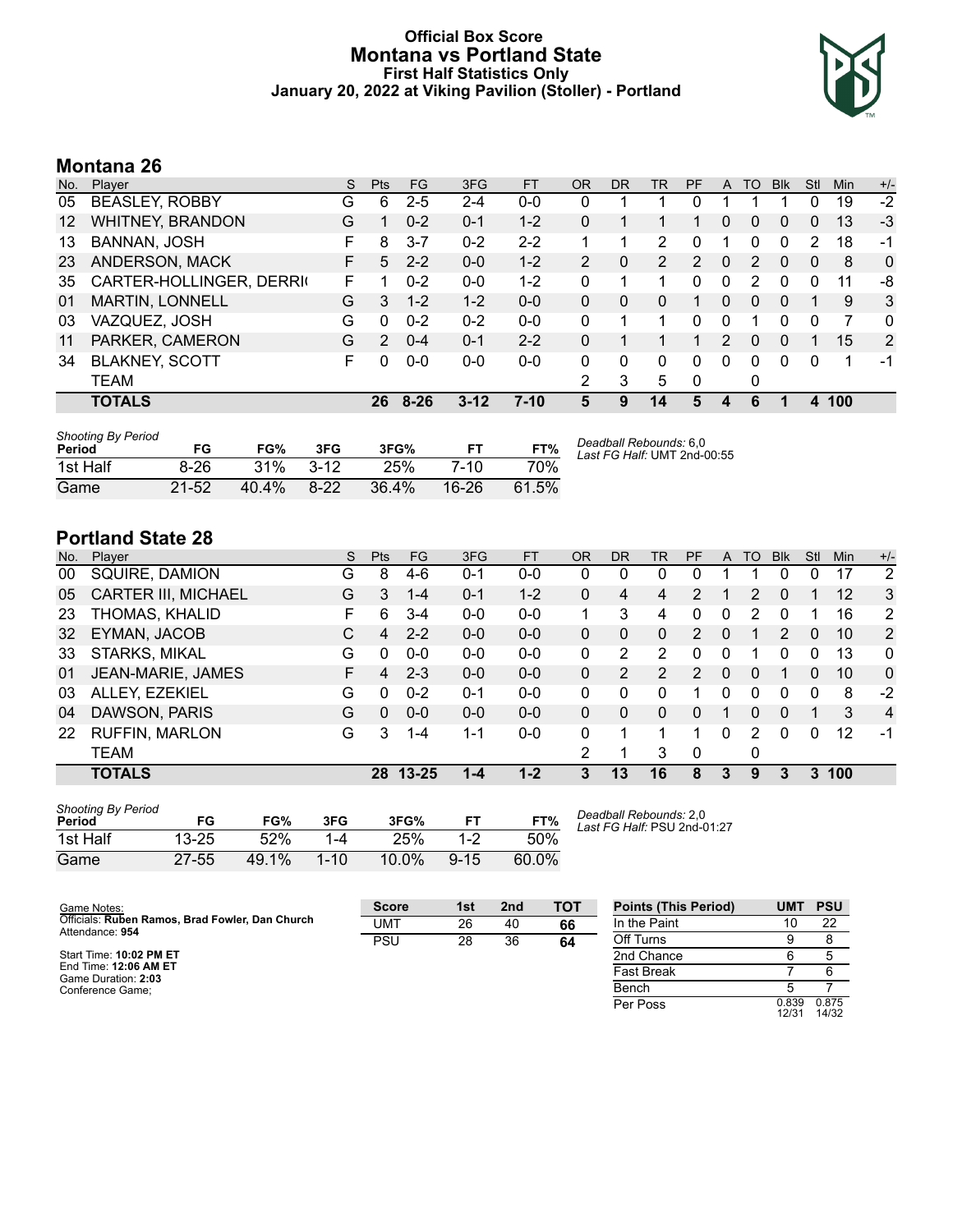#### **Official Play-By-Play Montana vs Portland State First Half January 20, 2022 at Viking Pavilion (Stoller) - Portland**



#### **Period 1**

<mark>Starters:</mark><br>Montana: 5 BEASLEY,ROBBY (G); 12 WHITNEY,BRANDON (G); 13 BANNAN,JOSH (F); 23 ANDERSON,MACK (F); 35 CARTER-HOLLINGER,DERRICK (F);<br>**Portland State**: 0 SQUIRE,DAMION (G); 5 CARTER III,MICHAEL (G); 23 THOMAS,KHALID

| Time           | <b>VISITORS: Montana</b>                                                   | <b>Score</b> | <b>Margin</b>  | <b>HOME: Portland State</b>               |
|----------------|----------------------------------------------------------------------------|--------------|----------------|-------------------------------------------|
| 19:35          |                                                                            |              |                | MISSED LAYUP by CARTER III, MICHAEL       |
| 19:30          |                                                                            |              |                | REBOUND (OFF) by THOMAS, KHALID           |
| 19:29          |                                                                            | $2 - 0$      | H <sub>2</sub> | GOOD! JUMPER by THOMAS, KHALID            |
| 19:07          | MISSED LAYUP by BANNAN, JOSH                                               |              |                |                                           |
| 19:07          |                                                                            |              |                | BLOCK by EYMAN, JACOB                     |
| 19:02          | REBOUND (OFF) by ANDERSON, MACK                                            |              |                |                                           |
| 19:01          | GOOD! LAYUP by ANDERSON, MACK                                              | $2 - 2$      | T              |                                           |
| 18:48          |                                                                            |              |                | TURNOVER (BADPASS) by EYMAN, JACOB        |
| 18:32          | TURNOVER (BADPASS) by BEASLEY, ROBBY                                       |              |                |                                           |
| 18:32          |                                                                            |              |                | STEAL by THOMAS, KHALID                   |
| 18:27          |                                                                            | $4 - 2$      | H <sub>2</sub> | GOOD! DUNK by THOMAS, KHALID [FB/PNT]     |
| 17:58          | MISSED 3PTR by BANNAN, JOSH                                                |              |                |                                           |
| 17:54          |                                                                            |              |                | REBOUND (DEF) by CARTER III, MICHAEL      |
| 17:44          |                                                                            | $6 - 2$      | H4             | GOOD! LAYUP by EYMAN, JACOB [PNT]         |
| 17:44          |                                                                            |              |                | ASSIST by CARTER III, MICHAEL             |
| 17:15          | TURNOVER (OUTOFBOUNDS) by ANDERSON, MACK                                   |              |                |                                           |
| 17:15          | SUB OUT: WHITNEY, BRANDON                                                  |              |                |                                           |
| 17:15          | SUB IN: PARKER, CAMERON                                                    |              |                |                                           |
| 16:53<br>16:50 | REBOUND (DEF) by PARKER, CAMERON                                           |              |                | MISSED JUMPER by THOMAS, KHALID           |
| 16:38          |                                                                            |              |                | FOUL (PERSONAL) by CARTER III, MICHAEL    |
| 16:38          | MISSED FT by ANDERSON, MACK                                                |              |                |                                           |
| 16:38          | REBOUND (OFF) by TEAM                                                      |              |                |                                           |
| 16:38          | GOOD! FT by ANDERSON, MACK                                                 | $6 - 3$      | $H_3$          |                                           |
| 16:38          | SUB OUT: ANDERSON, MACK                                                    |              |                |                                           |
| 16:38          | SUB IN: MARTIN, LONNELL                                                    |              |                |                                           |
| 16:18          |                                                                            | $8-3$        | H <sub>5</sub> | GOOD! JUMPER by EYMAN, JACOB [PNT]        |
| 16:02          | MISSED 3PTR by PARKER, CAMERON                                             |              |                |                                           |
| 15:58          | REBOUND (OFF) by BANNAN, JOSH                                              |              |                |                                           |
| 15:57          | GOOD! LAYUP by BANNAN, JOSH [PNT]                                          | $8 - 5$      | $H_3$          |                                           |
| 15:38          |                                                                            | $10 - 5$     | H <sub>5</sub> | GOOD! JUMPER by THOMAS, KHALID            |
| 15:17          | MISSED 3PTR by MARTIN, LONNELL                                             |              |                |                                           |
| 15:13          |                                                                            |              |                | REBOUND (DEF) by THOMAS, KHALID           |
| 15:09          |                                                                            |              |                | TURNOVER (BADPASS) by CARTER III, MICHAEL |
| 15:09          | STEAL by BANNAN, JOSH                                                      |              |                |                                           |
| 15:05          | GOOD! LAYUP by BANNAN, JOSH [FB/PNT]                                       | $10-7$       | $H_3$          |                                           |
| 14:45          |                                                                            |              |                | MISSED 3PTR by CARTER III, MICHAEL        |
| 14:41          | REBOUND (DEF) by TEAM                                                      |              |                |                                           |
| 14:41          |                                                                            |              |                | SUB OUT: CARTER III, MICHAEL              |
| 14:41          |                                                                            |              |                | SUB OUT: EYMAN, JACOB                     |
| 14:41          |                                                                            |              |                | SUB OUT: STARKS, MIKAL                    |
| 14:41          |                                                                            |              |                | SUB IN: JEAN-MARIE, JAMES                 |
| 14:41          |                                                                            |              |                | SUB IN: ALLEY, EZEKIEL                    |
| 14:41          |                                                                            |              |                | SUB IN: RUFFIN, MARLON                    |
| 14:41          | SUB OUT: BEASLEY, ROBBY                                                    |              |                |                                           |
| 14:41<br>14:22 | SUB IN: WHITNEY, BRANDON<br>TURNOVER (TRAVEL) by CARTER-HOLLINGER, DERRICK |              |                |                                           |
| 13:58          |                                                                            |              |                | MISSED LAYUP by JEAN-MARIE, JAMES         |
| 13:57          |                                                                            |              |                | REBOUND (OFF) by TEAM                     |
| 13:48          |                                                                            |              |                | TURNOVER (TRAVEL) by RUFFIN, MARLON       |
| 13:21          | MISSED LAYUP by CARTER-HOLLINGER, DERRICK                                  |              |                |                                           |
| 13:19          |                                                                            |              |                | REBOUND (DEF) by THOMAS, KHALID           |
| 13:12          | FOUL (PERSONAL) by WHITNEY, BRANDON                                        |              |                |                                           |
| 13:12          | SUB OUT: MARTIN, LONNELL                                                   |              |                |                                           |
| 13:12          | SUB OUT: CARTER-HOLLINGER, DERRICK                                         |              |                |                                           |
| 13:12          | SUB IN: BEASLEY, ROBBY                                                     |              |                |                                           |
| 13:12          | SUB IN: ANDERSON, MACK                                                     |              |                |                                           |
| 12:56          |                                                                            |              |                | MISSED LAYUP by SQUIRE, DAMION            |
| 12:53          | REBOUND (DEF) by BANNAN, JOSH                                              |              |                |                                           |
| 12:34          | MISSED 3PTR by BANNAN, JOSH                                                |              |                |                                           |
| 12:30          | REBOUND (OFF) by TEAM                                                      |              |                |                                           |
| 12:30          | SUB OUT: BANNAN, JOSH                                                      |              |                |                                           |
| 12:30          | SUB OUT: ANDERSON, MACK                                                    |              |                |                                           |
| 12:30          | SUB IN: BLAKNEY, SCOTT                                                     |              |                |                                           |
| 12:30          | SUB IN: CARTER-HOLLINGER, DERRICK                                          |              |                |                                           |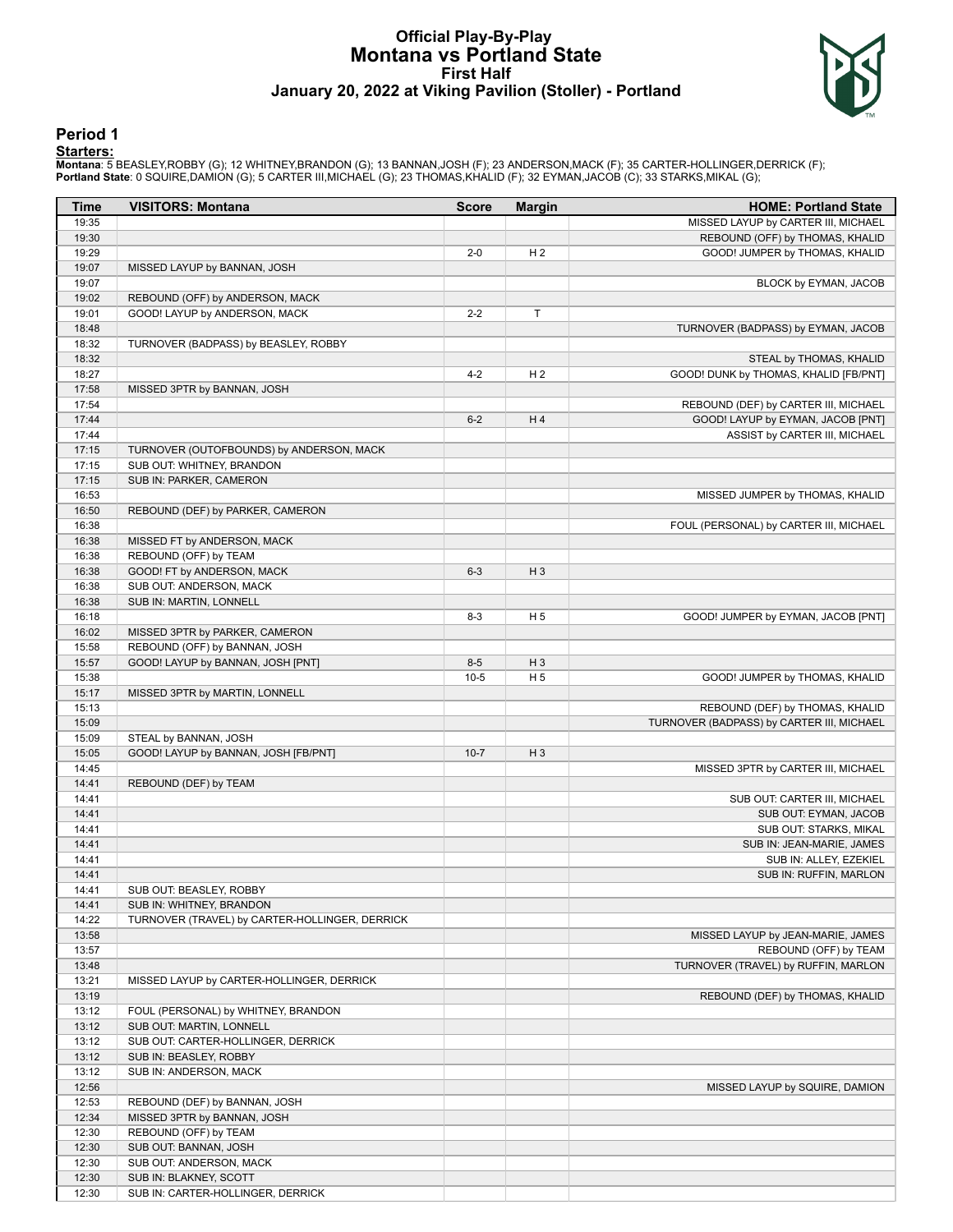| Time           | <b>VISITORS: Montana</b>                                              | <b>Score</b> | <b>Margin</b>  | <b>HOME: Portland State</b>                                        |
|----------------|-----------------------------------------------------------------------|--------------|----------------|--------------------------------------------------------------------|
| 12:28          | MISSED 3PTR by BEASLEY, ROBBY                                         |              |                |                                                                    |
| 12:25          |                                                                       |              |                | REBOUND (DEF) by JEAN-MARIE, JAMES                                 |
| 12:11          |                                                                       | $12 - 7$     | H <sub>5</sub> | GOOD! LAYUP by SQUIRE, DAMION                                      |
| 12:03<br>12:03 |                                                                       |              |                | SUB OUT: SQUIRE, DAMION<br>SUB OUT: THOMAS, KHALID                 |
| 12:03          |                                                                       |              |                | SUB IN: CARTER III, MICHAEL                                        |
| 12:03          |                                                                       |              |                | SUB IN: STARKS, MIKAL                                              |
| 12:00          |                                                                       |              |                | FOUL (PERSONAL) by JEAN-MARIE, JAMES                               |
| 12:00          | SUB OUT: PARKER, CAMERON                                              |              |                |                                                                    |
| 12:00          | SUB IN: VAZQUEZ, JOSH                                                 |              |                |                                                                    |
| 12:00          | MISSED FT by CARTER-HOLLINGER, DERRICK                                |              |                |                                                                    |
| 12:00          | REBOUND (OFF) by TEAM                                                 |              |                |                                                                    |
| 12:00<br>11:38 | GOOD! FT by CARTER-HOLLINGER, DERRICK                                 | $12 - 8$     | H4             |                                                                    |
| 11:34          | REBOUND (DEF) by VAZQUEZ, JOSH                                        |              |                | MISSED JUMPER by RUFFIN, MARLON                                    |
| 11:09          |                                                                       |              |                | FOUL (PERSONAL) by ALLEY, EZEKIEL                                  |
| 11:09          | SUB OUT: BLAKNEY, SCOTT                                               |              |                |                                                                    |
| 11:09          | SUB IN: BANNAN, JOSH                                                  |              |                |                                                                    |
| 10:57          | MISSED JUMPER by CARTER-HOLLINGER, DERRICK                            |              |                |                                                                    |
| 10:54          |                                                                       |              |                | REBOUND (DEF) by STARKS, MIKAL                                     |
| 10:42          |                                                                       |              |                | MISSED LAYUP by ALLEY, EZEKIEL                                     |
| 10:42<br>10:38 | BLOCK by BEASLEY, ROBBY<br>REBOUND (DEF) by CARTER-HOLLINGER, DERRICK |              |                |                                                                    |
| 10:36          | MISSED 3PTR by VAZQUEZ, JOSH                                          |              |                |                                                                    |
| 10:33          |                                                                       |              |                | REBOUND (DEF) by CARTER III, MICHAEL                               |
| 10:17          |                                                                       | $14 - 8$     | H <sub>6</sub> | GOOD! LAYUP by JEAN-MARIE, JAMES [PNT]                             |
| 09:51          |                                                                       |              |                | FOUL (PERSONAL) by RUFFIN, MARLON                                  |
| 09:51          | MISSED FT by WHITNEY, BRANDON                                         |              |                |                                                                    |
| 09:51          | REBOUND (OFF) by TEAM                                                 |              |                |                                                                    |
| 09:51          | SUB OUT: CARTER-HOLLINGER, DERRICK                                    |              |                |                                                                    |
| 09:51<br>09:51 | SUB IN: ANDERSON, MACK<br>GOOD! FT by WHITNEY, BRANDON                | $14-9$       | H <sub>5</sub> |                                                                    |
| 09:51          | SUB OUT: WHITNEY, BRANDON                                             |              |                |                                                                    |
| 09:51          | SUB IN: PARKER, CAMERON                                               |              |                |                                                                    |
| 09:38          | FOUL (PERSONAL) by ANDERSON, MACK                                     |              |                |                                                                    |
| 09:21          |                                                                       |              |                | MISSED 3PTR by ALLEY, EZEKIEL                                      |
| 09:20          | REBOUND (DEF) by TEAM                                                 |              |                |                                                                    |
| 09:20<br>09:20 |                                                                       |              |                | FOUL (PERSONAL) by JEAN-MARIE, JAMES<br>SUB OUT: JEAN-MARIE, JAMES |
| 09:20          |                                                                       |              |                | SUB IN: EYMAN, JACOB                                               |
| 08:59          | MISSED 3PTR by VAZQUEZ, JOSH                                          |              |                |                                                                    |
| 08:58          |                                                                       |              |                | REBOUND (DEF) by TEAM                                              |
| 08:58          |                                                                       |              |                | SUB OUT: ALLEY, EZEKIEL                                            |
| 08:58          |                                                                       |              |                | SUB IN: SQUIRE, DAMION                                             |
| 08:36<br>08:17 | MISSED LAYUP by BANNAN, JOSH                                          |              |                | TURNOVER (OUTOFBOUNDS) by STARKS, MIKAL                            |
| 08:14          |                                                                       |              |                | REBOUND (DEF) by CARTER III, MICHAEL                               |
| 08:07          |                                                                       |              |                | MISSED LAYUP by CARTER III, MICHAEL                                |
| 08:07          | REBOUND (DEF) by TEAM                                                 |              |                |                                                                    |
| 08:07          |                                                                       |              |                | FOUL (PERSONAL) by EYMAN, JACOB                                    |
| 08:02          |                                                                       |              |                | SUB OUT: RUFFIN, MARLON                                            |
| 08:02          |                                                                       |              |                | SUB IN: THOMAS, KHALID                                             |
| 07:55          | MISSED LAYUP by PARKER, CAMERON                                       |              |                |                                                                    |
| 07:51<br>07:51 | REBOUND (OFF) by ANDERSON, MACK<br>GOOD! LAYUP by ANDERSON, MACK      | $14 - 11$    | $H_3$          |                                                                    |
| 07:35          |                                                                       |              |                | TURNOVER (LOSTBALL) by THOMAS, KHALID                              |
| 07:35          | STEAL by PARKER, CAMERON                                              |              |                |                                                                    |
| 07:30          | GOOD! 3PTR by BEASLEY, ROBBY [FB]                                     | $14 - 14$    | Τ              |                                                                    |
| 07:30          | ASSIST by PARKER, CAMERON                                             |              |                |                                                                    |
| 07:06          | FOUL (PERSONAL) by PARKER, CAMERON                                    |              |                |                                                                    |
| 07:06          |                                                                       |              |                | SUB OUT: STARKS, MIKAL                                             |
| 07:06<br>07:06 |                                                                       |              |                | SUB IN: DAWSON, PARIS<br>MISSED FT by CARTER III, MICHAEL          |
| 07:06          |                                                                       |              |                | REBOUND (OFF) by TEAM                                              |
| 07:06          |                                                                       | $15 - 14$    | H <sub>1</sub> | GOOD! FT by CARTER III, MICHAEL                                    |
| 06:59          | MISSED 3PTR by BEASLEY, ROBBY                                         |              |                |                                                                    |
| 06:55          |                                                                       |              |                | REBOUND (DEF) by CARTER III, MICHAEL                               |
| 06:52          |                                                                       |              |                | TURNOVER (DRIBBLING) by CARTER III, MICHAEL                        |
| 06:41          | TURNOVER (BADPASS) by VAZQUEZ, JOSH                                   |              |                |                                                                    |
| 06:41<br>06:37 |                                                                       | $17 - 14$    | $H_3$          | STEAL by DAWSON, PARIS<br>GOOD! LAYUP by SQUIRE, DAMION [FB/PNT]   |
| 06:37          |                                                                       |              |                | ASSIST by DAWSON, PARIS                                            |
| 06:13          | FOUL (OFF) by ANDERSON, MACK                                          |              |                |                                                                    |
| 06:13          | TURNOVER (OFFENSIVE) by ANDERSON, MACK                                |              |                |                                                                    |
| 06:13          | SUB OUT: ANDERSON, MACK                                               |              |                |                                                                    |
| 06:13          | SUB IN: CARTER-HOLLINGER, DERRICK                                     |              |                |                                                                    |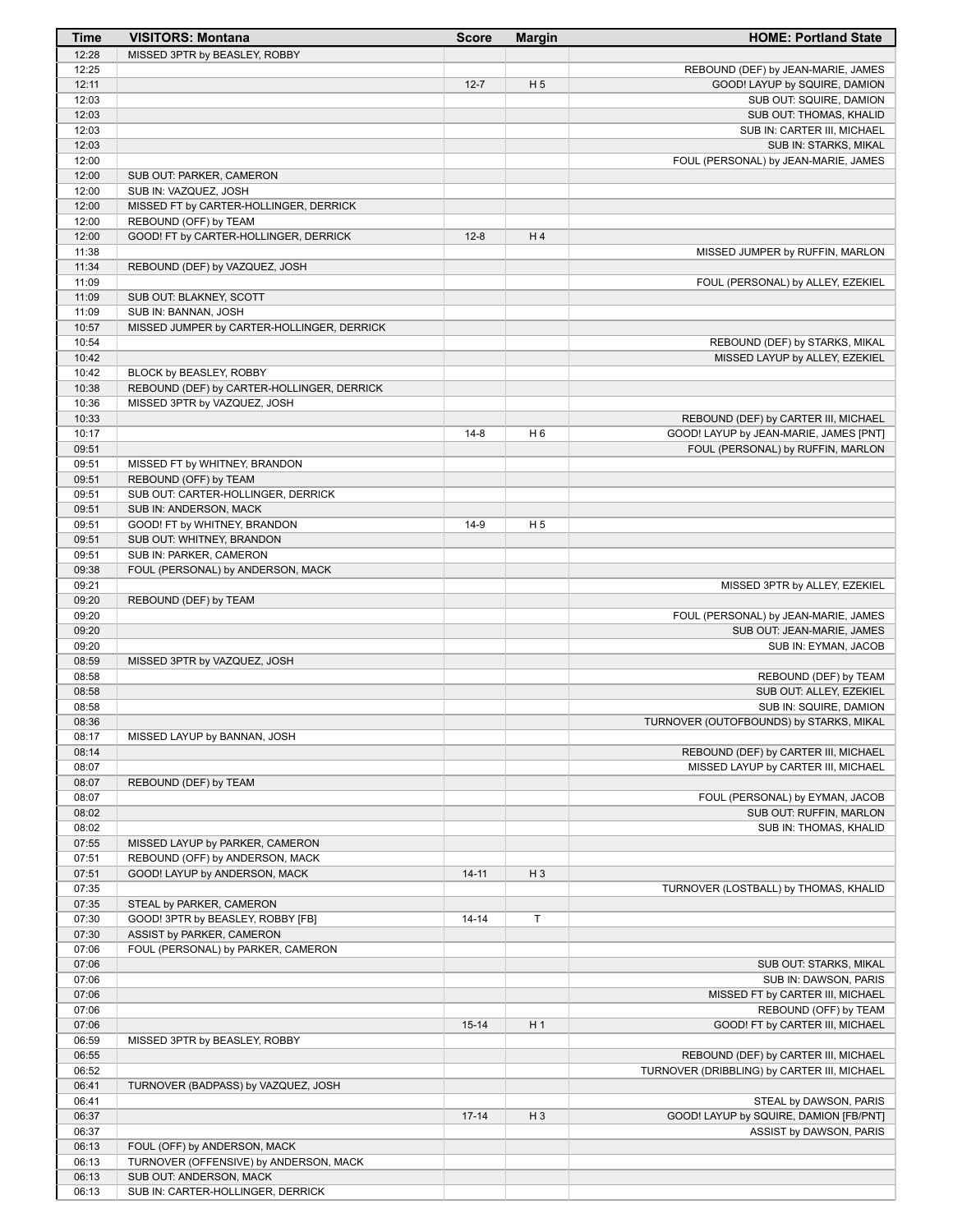| Time           | <b>VISITORS: Montana</b>                                     | <b>Score</b> | <b>Margin</b>  | <b>HOME: Portland State</b>                                         |
|----------------|--------------------------------------------------------------|--------------|----------------|---------------------------------------------------------------------|
| 05:50          |                                                              | $19-14$      | H <sub>5</sub> | GOOD! LAYUP by SQUIRE, DAMION                                       |
| 05:26          | TURNOVER (BADPASS) by CARTER-HOLLINGER, DERRICK              |              |                |                                                                     |
| 05:26          |                                                              |              |                | STEAL by CARTER III, MICHAEL                                        |
| 05:21          |                                                              | $21 - 14$    | H 7            | GOOD! DUNK by CARTER III, MICHAEL [FB]                              |
| 05:17          |                                                              |              |                | FOUL (TECH) by CARTER III, MICHAEL                                  |
| 05:17          | GOOD! FT by PARKER, CAMERON [FB]                             | 21-15        | H <sub>6</sub> |                                                                     |
| 05:17          | GOOD! FT by PARKER, CAMERON [FB]                             | $21 - 16$    | H <sub>5</sub> |                                                                     |
| 05:17          |                                                              |              |                | SUB OUT: CARTER III, MICHAEL                                        |
| 05:17          |                                                              |              |                | SUB IN: RUFFIN, MARLON                                              |
| 05:17          | SUB OUT: VAZQUEZ, JOSH                                       |              |                |                                                                     |
| 05:17          | SUB OUT: CARTER-HOLLINGER, DERRICK                           |              |                |                                                                     |
| 05:17<br>05:17 | SUB IN: MARTIN, LONNELL<br>SUB IN: WHITNEY, BRANDON          |              |                |                                                                     |
| 05:05          | MISSED JUMPER by PARKER, CAMERON                             |              |                |                                                                     |
| 05:05          |                                                              |              |                | BLOCK by EYMAN, JACOB                                               |
| 05:01          | REBOUND (OFF) by TEAM                                        |              |                |                                                                     |
| 04:53          | MISSED LAYUP by WHITNEY, BRANDON                             |              |                |                                                                     |
| 04:53          |                                                              |              |                | REBOUND (DEF) by RUFFIN, MARLON                                     |
| 04:42          |                                                              |              |                | TURNOVER (LOSTBALL) by RUFFIN, MARLON                               |
| 04:42          | STEAL by MARTIN, LONNELL                                     |              |                |                                                                     |
| 04:39          | TIMEOUT 30SEC                                                |              |                |                                                                     |
| 04:27          |                                                              |              |                | FOUL (PERSONAL) by EYMAN, JACOB                                     |
| 04:27          | GOOD! FT by BANNAN, JOSH                                     | $21 - 17$    | H4             |                                                                     |
| 04:27          |                                                              |              |                | SUB OUT: EYMAN, JACOB                                               |
| 04:27          |                                                              |              |                | SUB IN: JEAN-MARIE, JAMES                                           |
| 04:27          |                                                              |              |                | SUB OUT: DAWSON, PARIS                                              |
| 04:27          |                                                              |              |                | SUB IN: ALLEY, EZEKIEL                                              |
| 04:27          | GOOD! FT by BANNAN, JOSH                                     | $21 - 18$    | H <sub>3</sub> |                                                                     |
| 04:05          |                                                              | $23 - 18$    | H <sub>5</sub> | GOOD! LAYUP by JEAN-MARIE, JAMES [PNT]                              |
| 04:05          |                                                              |              |                | ASSIST by SQUIRE, DAMION                                            |
| 03:53          |                                                              |              |                |                                                                     |
| 03:36          | GOOD! 3PTR by BEASLEY, ROBBY                                 | 23-21        | H <sub>2</sub> |                                                                     |
| 03:36<br>03:21 | ASSIST by BANNAN, JOSH<br>FOUL (PERSONAL) by MARTIN, LONNELL |              |                |                                                                     |
| 03:04          |                                                              |              |                | TURNOVER (BADPASS) by SQUIRE, DAMION                                |
| 03:04          | STEAL by BANNAN, JOSH                                        |              |                |                                                                     |
| 02:56          | GOOD! LAYUP by BANNAN, JOSH                                  | 23-23        | $\mathsf T$    |                                                                     |
| 02:56          | ASSIST by BEASLEY, ROBBY                                     |              |                |                                                                     |
| 02:35          |                                                              |              |                | SUB OUT: ALLEY, EZEKIEL                                             |
| 02:35          |                                                              |              |                | SUB IN: STARKS, MIKAL                                               |
| 02:28          |                                                              |              |                | MISSED JUMPER by RUFFIN, MARLON                                     |
| 02:27          |                                                              |              |                | REBOUND (OFF) by TEAM                                               |
| 02:23          |                                                              | 26-23        | $H_3$          | GOOD! 3PTR by RUFFIN, MARLON                                        |
| 01:56          | MISSED LAYUP by PARKER, CAMERON                              |              |                |                                                                     |
| 01:56          |                                                              |              |                | BLOCK by JEAN-MARIE, JAMES                                          |
| 01:52          |                                                              |              |                | REBOUND (DEF) by STARKS, MIKAL                                      |
| 01:49          |                                                              |              |                | TURNOVER (TRAVEL) by THOMAS, KHALID                                 |
| 01:36          | MISSED 3PTR by WHITNEY, BRANDON                              |              |                |                                                                     |
| 01:33          |                                                              |              |                | REBOUND (DEF) by THOMAS, KHALID                                     |
| 01:27          |                                                              | 28-23        | H <sub>5</sub> | GOOD! LAYUP by SQUIRE, DAMION [PNT]                                 |
| 00:55          | MISSED LAYUP by BEASLEY, ROBBY                               |              |                |                                                                     |
| 00:52<br>00:42 |                                                              |              |                | REBOUND (DEF) by JEAN-MARIE, JAMES<br>MISSED 3PTR by SQUIRE, DAMION |
| 00:34          | REBOUND (DEF) by BEASLEY, ROBBY                              |              |                |                                                                     |
| 00:34          | GOOD! 3PTR by MARTIN, LONNELL                                | 28-26        | H <sub>2</sub> |                                                                     |
| 00:34          | ASSIST by PARKER, CAMERON                                    |              |                |                                                                     |
| 00:26          |                                                              |              |                | TIMEOUT 30SEC                                                       |
| 00:26          | SUB OUT: PARKER, CAMERON                                     |              |                |                                                                     |
| 00:26          | SUB OUT: BANNAN, JOSH                                        |              |                |                                                                     |
| 00:26          | SUB IN: ANDERSON, MACK                                       |              |                |                                                                     |
| 00:26          | SUB IN: CARTER-HOLLINGER, DERRICK                            |              |                |                                                                     |
| 00:02          |                                                              |              |                | MISSED JUMPER by RUFFIN, MARLON                                     |
| 00:00          | REBOUND (DEF) by WHITNEY, BRANDON                            |              |                |                                                                     |
|                |                                                              |              |                |                                                                     |

# **Montana 26, Portland State 28**

| <b>Points (This Period)</b> | <b>UMT</b>     | <b>PSU</b>     |
|-----------------------------|----------------|----------------|
| In the Paint                | 10             | 22             |
| Off Turns                   |                |                |
| 2nd Chance                  |                | 5              |
| <b>Fast Break</b>           |                |                |
| Bench                       | 5              |                |
| Per Poss                    | 0.839<br>12/31 | 0.875<br>14/32 |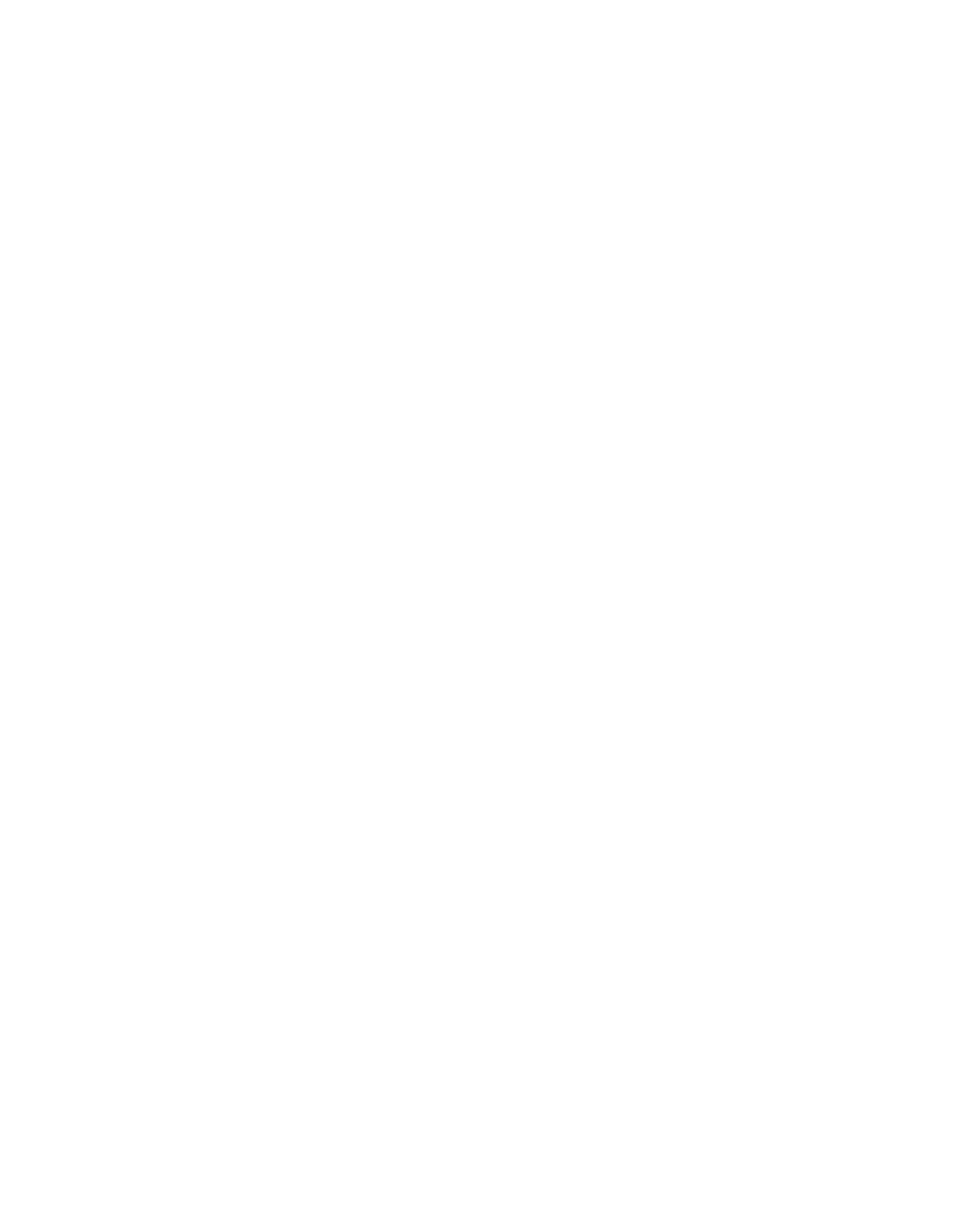### **Official Box Score Montana vs Portland State Second Half Statistics Only January 20, 2022 at Viking Pavilion (Stoller) - Portland**



# **Montana 40**

| No.               | Plaver                   | S  | <b>Pts</b>    | <b>FG</b> | 3FG     | <b>FT</b> | <b>OR</b> | <b>DR</b> | TR             | PF            | A | TO | <b>B</b> lk  | Stl | Min | $+/-$        |
|-------------------|--------------------------|----|---------------|-----------|---------|-----------|-----------|-----------|----------------|---------------|---|----|--------------|-----|-----|--------------|
| 05                | <b>BEASLEY, ROBBY</b>    | G  | 12            | $3 - 8$   | $1 - 5$ | $5 - 7$   | 0         | 3         | 3              | 3             |   | 2  | 0            | 0   | 20  | 4            |
| $12 \overline{ }$ | <b>WHITNEY, BRANDON</b>  | G  | $\mathcal{P}$ | $1 - 3$   | $0 - 0$ | $0 - 1$   |           | 2         | 3              | $\mathcal{P}$ | 2 | 0  | $\mathbf{0}$ |     | 20  | $\mathbf{1}$ |
| 13                | BANNAN, JOSH             |    | 4             | $5-6$     | $2 - 2$ | $2 - 2$   | 0         | 3         | 3              | 2             | 1 | 0  | 0            | 0   | 19  | 4            |
| 23                | ANDERSON, MACK           | F. | 0             | $0 - 2$   | $0 - 0$ | $0 - 1$   | $\Omega$  | 3         | 3              |               | 1 | 0  | $\Omega$     | 0   | 15  | $-4$         |
| 35                | CARTER-HOLLINGER, DERRIG | F  |               | $0 - 0$   | $0 - 0$ | $1 - 2$   | 0         |           |                |               | 0 |    | 0            | 0   | 7   | 4            |
| 01                | <b>MARTIN, LONNELL</b>   | G  | 0             | $0 - 0$   | $0 - 0$ | $0 - 0$   | 0         | 0         | $\Omega$       | 0             | 0 |    | 0            | 0   |     | $\Omega$     |
| 03                | VAZQUEZ, JOSH            | G  | 0             | $0 - 0$   | $0 - 0$ | $0-0$     | 0         | 0         | $\Omega$       | 0             | 0 | 0  | 0            | 0   | 0   | 0            |
| 11                | PARKER, CAMERON          | G  | 11            | $4 - 7$   | $2 - 3$ | $1 - 3$   | 1.        |           | $\overline{2}$ | $\mathcal{P}$ | 2 |    | 0            | 0   | 15  | 5            |
| 34                | <b>BLAKNEY, SCOTT</b>    | F  | 0             | $0-0$     | $0 - 0$ | $0 - 0$   | 0         | 0         | 0              | 0             | 0 | 0  | 0            | 0   | 2   | -6           |
|                   | TEAM                     |    |               |           |         |           | 1         |           | $\overline{2}$ | $\Omega$      |   | 0  |              |     |     |              |
|                   | <b>TOTALS</b>            |    | 40            | 13-26     | $5-10$  | $9 - 16$  | 3         | 14        | 17             | 11            |   | 5  | 0            |     | 100 |              |

| <b>Shooting By Period</b><br>Period | FG        | FG%      | 3FG    | 3FG%  |          | FT%   | Deadball Rebounds: 6,0<br>Last FG Half: UMT - |
|-------------------------------------|-----------|----------|--------|-------|----------|-------|-----------------------------------------------|
| 2nd Half                            | 13-26     | 50%      | 5-10   | .50%  | $9 - 16$ | .56%  |                                               |
| Game                                | $21 - 52$ | $40.4\%$ | $8-22$ | 36.4% | $16-26$  | 61.5% |                                               |

# **Portland State 36**

| No. | Plaver                     | S  | <b>Pts</b>    | FG       | 3FG     | <b>FT</b> | <b>OR</b> | <b>DR</b> | TR             | PF       | A            | TO. | <b>B</b> lk  | Stl      | Min | $+/-$        |
|-----|----------------------------|----|---------------|----------|---------|-----------|-----------|-----------|----------------|----------|--------------|-----|--------------|----------|-----|--------------|
| 00  | SQUIRE, DAMION             | G  | 9             | $3-6$    | $0 - 2$ | $3 - 3$   | 0         | 3         | 3              | 3        | 0            |     | 0            |          | 18  | $-2$         |
| 05  | <b>CARTER III, MICHAEL</b> | G  | 7             | $3-9$    | $0 - 2$ | $1 - 1$   |           | 2         | 3              | 2        | 2            | 0   |              | 0        | 17  | $\mathbf{0}$ |
| 23  | THOMAS, KHALID             | F  | 5.            | $1 - 3$  | $0 - 1$ | $3-6$     |           | 2         | 3              | 2        | 0            |     | 0            | 0        | 18  | $-7$         |
| 32  | EYMAN, JACOB               | С  | $\mathcal{P}$ | $1 - 2$  | $0 - 0$ | $0 - 0$   | 0         | 2         | $\overline{2}$ |          | 0            | 0   |              | 0        | 7   | $-2$         |
| 33  | STARKS, MIKAL              | G  | 0             | $0 - 3$  | $0 - 1$ | $0 - 1$   | 0         |           |                | 4        | 2            | 0   | 0            |          | 19  | -1           |
| 01  | JEAN-MARIE, JAMES          | F. | 12            | $6 - 7$  | $0 - 0$ | $0 - 0$   | 4         | 3         |                |          | 0            | 3   | $\mathbf{0}$ | 0        | 13  | $-2$         |
| 03  | ALLEY, EZEKIEL             | G  | 0             | $0-0$    | $0 - 0$ | $0 - 0$   | 0         | 0         | $\Omega$       | 0        | 0            | 0   | 0            | 0        | 0   | 0            |
| 04  | DAWSON, PARIS              | G  | 0             | $0 - 0$  | $0 - 0$ | $0 - 0$   | 0         | 0         | 0              | 0        | $\mathbf{0}$ | 0   | $\mathbf{0}$ | $\Omega$ | 0   | $\mathbf{0}$ |
| 22  | <b>RUFFIN, MARLON</b>      | G  | 1             | $0 - 0$  | $0-0$   | $1 - 2$   | 0         |           | 1              | 0        | $\Omega$     | 0   | $\Omega$     |          | 8   | -6           |
|     | <b>TEAM</b>                |    |               |          |         |           | 0         | 0         | 0              | $\Omega$ |              | 0   |              |          |     |              |
|     | <b>TOTALS</b>              |    |               | 36 14-30 | $0 - 6$ | $8 - 13$  | 6         | 14        | 20             | 13       | 4            | 5   | 2            | 3        | 100 |              |
|     |                            |    |               |          |         |           |           |           |                |          |              |     |              |          |     |              |

| <b>Shooting By Period</b><br>Period | FG        | FG%   | 3FG      | 3FG%   | FT       | FT%   |
|-------------------------------------|-----------|-------|----------|--------|----------|-------|
| 2nd Half                            | 14-30     | 47%   | Ი-Ნ      | $00\%$ | $8-13$   | 62%   |
| Game                                | $27 - 55$ | 49.1% | $1 - 10$ | 10.0%  | $9 - 15$ | 60.0% |

*Deadball Rebounds:* 2,0 *Last FG Half:* PSU -

| Game Notes:                                                        | <b>Score</b> | 1st | 2 <sub>nd</sub> | <b>TOT</b> | <b>Points (This Period)</b> | <b>UMT</b>     | <b>PSU</b>     |
|--------------------------------------------------------------------|--------------|-----|-----------------|------------|-----------------------------|----------------|----------------|
| Officials: Ruben Ramos, Brad Fowler, Dan Church<br>Attendance: 954 | UMT          | 26  | 40              | 66         | In the Paint                |                | 28             |
|                                                                    | PSU          | 28  | 36              | 64         | Off Turns                   |                |                |
| Start Time: 10:02 PM ET                                            |              |     |                 |            | 2nd Chance                  |                |                |
| End Time: 12:06 AM ET<br>Game Duration: 2:03                       |              |     |                 |            | <b>Fast Break</b>           |                |                |
| Conference Game:                                                   |              |     |                 |            | Bench                       |                | 13             |
|                                                                    |              |     |                 |            | Per Poss                    | 1.176<br>18/34 | l.059<br>18/34 |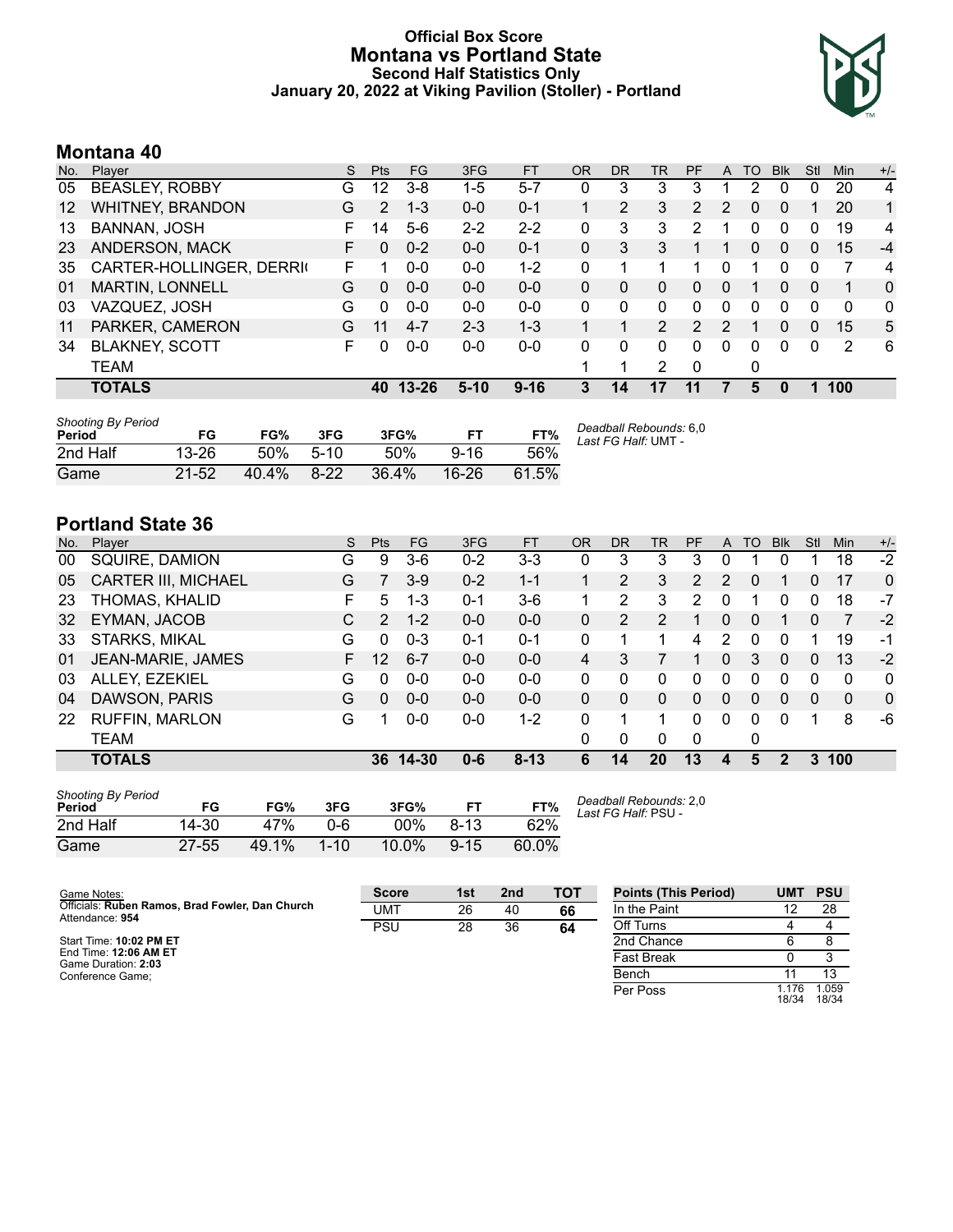#### **Official Play-By-Play Montana vs Portland State Second Half January 20, 2022 at Viking Pavilion (Stoller) - Portland**



#### **Period 2**

<mark>Starters:</mark><br>Montana: 5 BEASLEY,ROBBY (G); 12 WHITNEY,BRANDON (G); 13 BANNAN,JOSH (F); 23 ANDERSON,MACK (F); 35 CARTER-HOLLINGER,DERRICK (F);<br>**Portland State**: 0 SQUIRE,DAMION (G); 5 CARTER III,MICHAEL (G); 23 THOMAS,KHALID

| Time           | <b>VISITORS: Montana</b>                                          | <b>Score</b> | <b>Margin</b>                    | <b>HOME: Portland State</b>                       |
|----------------|-------------------------------------------------------------------|--------------|----------------------------------|---------------------------------------------------|
| 20:00          |                                                                   |              |                                  | SUB OUT: JEAN-MARIE, JAMES                        |
| 20:00          |                                                                   |              |                                  | SUB OUT: RUFFIN, MARLON                           |
| 20:00          |                                                                   |              |                                  | SUB IN: CARTER III, MICHAEL                       |
| 20:00          |                                                                   |              |                                  | SUB IN: EYMAN, JACOB                              |
| 20:00          | SUB OUT: MARTIN, LONNELL                                          |              |                                  |                                                   |
| 20:00          | SUB IN: BANNAN, JOSH                                              |              |                                  |                                                   |
| 19:29          |                                                                   | 30-26        | H4                               | GOOD! LAYUP by EYMAN, JACOB                       |
| 19:29          |                                                                   |              |                                  | ASSIST by STARKS, MIKAL                           |
| 19:14          | MISSED LAYUP by ANDERSON, MACK                                    |              |                                  |                                                   |
| 19:14          |                                                                   |              |                                  | BLOCK by CARTER III, MICHAEL                      |
| 19:14          | REBOUND (OFF) by TEAM                                             |              |                                  |                                                   |
| 19:10          | GOOD! JUMPER by BANNAN, JOSH                                      | 30-28        | H <sub>2</sub>                   |                                                   |
| 19:10          | ASSIST by BEASLEY, ROBBY                                          |              |                                  |                                                   |
| 18:50          |                                                                   |              |                                  | MISSED JUMPER by THOMAS, KHALID                   |
| 18:47          | REBOUND (DEF) by BANNAN, JOSH                                     |              |                                  |                                                   |
| 18:44          | MISSED 3PTR by BEASLEY, ROBBY                                     |              |                                  |                                                   |
| 18:40          |                                                                   |              |                                  | REBOUND (DEF) by SQUIRE, DAMION                   |
| 18:32          |                                                                   | 32-28        | H4                               | GOOD! LAYUP by CARTER III, MICHAEL [PNT]          |
| 18:32          | FOUL (PERSONAL) by BEASLEY, ROBBY                                 |              |                                  |                                                   |
| 18:32          |                                                                   | 33-28        | H <sub>5</sub>                   | GOOD! FT by CARTER III, MICHAEL                   |
| 18:32          | SUB OUT: CARTER-HOLLINGER, DERRICK                                |              |                                  |                                                   |
| 18:32          | SUB IN: MARTIN, LONNELL                                           |              |                                  |                                                   |
| 18:18          | MISSED LAYUP by BEASLEY, ROBBY                                    |              |                                  |                                                   |
| 18:09          |                                                                   |              |                                  | REBOUND (DEF) by THOMAS, KHALID                   |
| 18:08          |                                                                   |              |                                  | MISSED 3PTR by CARTER III, MICHAEL                |
| 18:05          | REBOUND (DEF) by ANDERSON, MACK                                   |              |                                  |                                                   |
| 18:03          | TURNOVER (BADPASS) by BEASLEY, ROBBY                              |              |                                  |                                                   |
| 18:03          |                                                                   |              |                                  | STEAL by SQUIRE, DAMION                           |
| 17:58          |                                                                   |              |                                  | MISSED LAYUP by STARKS, MIKAL                     |
| 17:52          |                                                                   |              |                                  | REBOUND (OFF) by CARTER III, MICHAEL              |
| 17:52          |                                                                   |              |                                  | MISSED LAYUP by CARTER III, MICHAEL               |
| 17:51          | REBOUND (DEF) by BEASLEY, ROBBY                                   |              |                                  |                                                   |
| 17:49          | TURNOVER (OUTOFBOUNDS) by MARTIN, LONNELL                         |              |                                  |                                                   |
| 17:49          | SUB OUT: MARTIN, LONNELL                                          |              |                                  |                                                   |
| 17:49          | SUB IN: PARKER, CAMERON                                           |              |                                  |                                                   |
| 17:22          | FOUL (PERSONAL) by WHITNEY, BRANDON                               |              |                                  |                                                   |
| 17:22          |                                                                   | 34-28        | H <sub>6</sub>                   | GOOD! FT by SQUIRE, DAMION                        |
| 17:22          |                                                                   | $35 - 28$    | H <sub>7</sub>                   | GOOD! FT by SQUIRE, DAMION                        |
| 17:02          | GOOD! JUMPER by BEASLEY, ROBBY [PNT]                              | 35-30        | H <sub>5</sub>                   |                                                   |
| 16:40          |                                                                   | 37-30        | H 7                              | GOOD! LAYUP by THOMAS, KHALID [PNT]               |
| 16:40          |                                                                   |              |                                  | ASSIST by CARTER III, MICHAEL                     |
| 16:21          | GOOD! 3PTR by PARKER, CAMERON                                     | 37-33        | H4                               |                                                   |
| 16:21          | ASSIST by BANNAN, JOSH                                            |              |                                  |                                                   |
| 15:45          |                                                                   |              |                                  | MISSED JUMPER by CARTER III, MICHAEL              |
| 15:41          | REBOUND (DEF) by ANDERSON, MACK                                   |              |                                  |                                                   |
| 15:35          | MISSED LAYUP by WHITNEY, BRANDON                                  |              |                                  |                                                   |
| 15:31          |                                                                   |              |                                  | REBOUND (DEF) by EYMAN, JACOB                     |
| 15:29          | FOUL (PERSONAL) by BANNAN, JOSH                                   |              |                                  |                                                   |
| 15:29          |                                                                   |              |                                  | SUB OUT: EYMAN, JACOB                             |
| 15:29          |                                                                   |              |                                  | SUB IN: JEAN-MARIE, JAMES                         |
| 15:29          |                                                                   |              |                                  | MISSED FT by THOMAS, KHALID                       |
| 15:29          |                                                                   |              |                                  | REBOUND (OFF) by TEAM                             |
| 15:29<br>15:03 | GOOD! 3PTR by BEASLEY, ROBBY                                      | 38-33        | H <sub>5</sub><br>H <sub>2</sub> | GOOD! FT by THOMAS, KHALID [FB]                   |
|                |                                                                   | 38-36        |                                  |                                                   |
| 15:03<br>14:46 | ASSIST by WHITNEY, BRANDON<br>FOUL (PERSONAL) by WHITNEY, BRANDON |              |                                  |                                                   |
|                |                                                                   |              |                                  |                                                   |
| 14:46<br>14:46 |                                                                   |              |                                  | SUB OUT: THOMAS, KHALID<br>SUB IN: RUFFIN, MARLON |
| 14:30          |                                                                   |              |                                  | MISSED LAYUP by STARKS, MIKAL                     |
| 14:26          |                                                                   |              |                                  | REBOUND (OFF) by JEAN-MARIE, JAMES                |
| 14:26          |                                                                   | 40-36        | H <sub>4</sub>                   |                                                   |
| 14:12          |                                                                   |              |                                  | GOOD! LAYUP by JEAN-MARIE, JAMES                  |
| 14:08          | MISSED 3PTR by BEASLEY, ROBBY                                     |              |                                  | REBOUND (DEF) by STARKS, MIKAL                    |
| 14:01          |                                                                   | 42-36        | H <sub>6</sub>                   | GOOD! LAYUP by JEAN-MARIE, JAMES [PNT]            |
| 14:01          |                                                                   |              |                                  | ASSIST by CARTER III, MICHAEL                     |
|                |                                                                   |              |                                  |                                                   |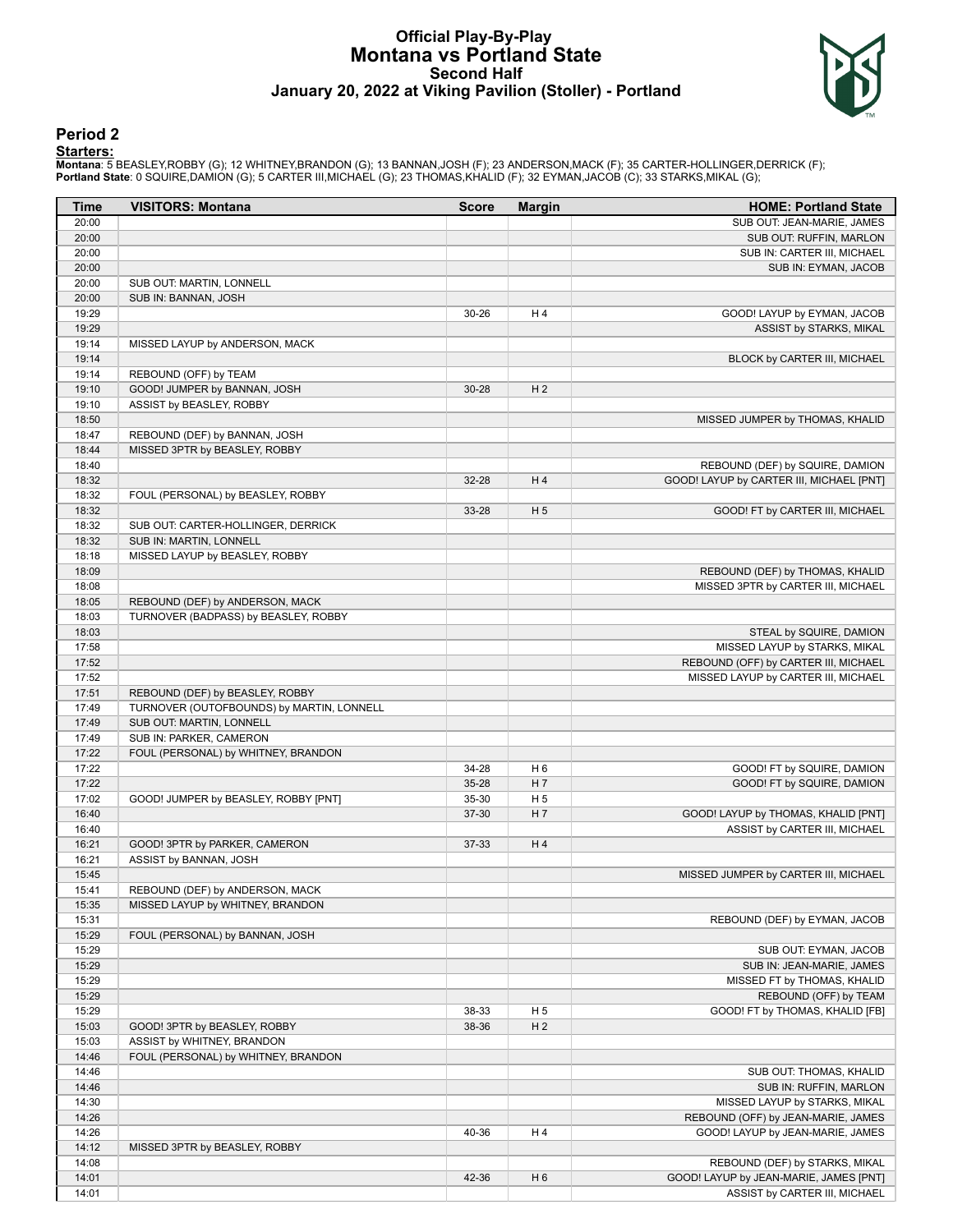| <b>Time</b>    | <b>VISITORS: Montana</b>                                       | <b>Score</b>   | <b>Margin</b>                    | <b>HOME: Portland State</b>                                              |
|----------------|----------------------------------------------------------------|----------------|----------------------------------|--------------------------------------------------------------------------|
| 13:50          |                                                                |                |                                  | FOUL (PERSONAL) by STARKS, MIKAL                                         |
| 13:47          | GOOD! 3PTR by PARKER, CAMERON                                  | 42-39          | H <sub>3</sub>                   |                                                                          |
| 13:47          | ASSIST by ANDERSON, MACK                                       |                |                                  |                                                                          |
| 13:23<br>13:04 | GOOD! LAYUP by PARKER, CAMERON [PNT]                           | 44-39<br>44-41 | H <sub>5</sub><br>H <sub>3</sub> | GOOD! LAYUP by CARTER III, MICHAEL                                       |
| 12:46          |                                                                | 46-41          | H <sub>5</sub>                   | GOOD! JUMPER by JEAN-MARIE, JAMES                                        |
| 12:35          |                                                                |                |                                  | SUB OUT: STARKS, MIKAL                                                   |
| 12:35          |                                                                |                |                                  | SUB IN: THOMAS, KHALID                                                   |
| 12:35          | SUB OUT: ANDERSON, MACK                                        |                |                                  |                                                                          |
| 12:35          | SUB IN: BLAKNEY, SCOTT                                         |                |                                  |                                                                          |
| 12:21          | MISSED 3PTR by BEASLEY, ROBBY                                  |                |                                  |                                                                          |
| 12:17<br>11:53 |                                                                |                |                                  | REBOUND (DEF) by JEAN-MARIE, JAMES<br>MISSED JUMPER by JEAN-MARIE, JAMES |
| 11:50          | REBOUND (DEF) by BANNAN, JOSH                                  |                |                                  |                                                                          |
| 11:41          | GOOD! 3PTR by BANNAN, JOSH                                     | 46-44          | H <sub>2</sub>                   |                                                                          |
| 11:41          | ASSIST by PARKER, CAMERON                                      |                |                                  |                                                                          |
| 11:20          | FOUL (PERSONAL) by PARKER, CAMERON                             |                |                                  |                                                                          |
| 11:20          |                                                                |                |                                  |                                                                          |
| 11:20          |                                                                |                |                                  | SUB OUT: SQUIRE, DAMION                                                  |
| 11:20          |                                                                |                |                                  | SUB IN: STARKS, MIKAL                                                    |
| 11:10          |                                                                |                |                                  | TURNOVER (LOSTBALL) by JEAN-MARIE, JAMES                                 |
| 11:00<br>11:00 | SUB OUT: BLAKNEY, SCOTT<br>SUB IN: CARTER-HOLLINGER, DERRICK   |                |                                  |                                                                          |
| 11:00          | FOUL (OFF) by CARTER-HOLLINGER, DERRICK                        |                |                                  |                                                                          |
| 11:00          | TURNOVER (OFFENSIVE) by CARTER-HOLLINGER, DERRICK              |                |                                  |                                                                          |
| 10:33          |                                                                |                |                                  | MISSED 3PTR by STARKS, MIKAL                                             |
| 10:29          | REBOUND (DEF) by BEASLEY, ROBBY                                |                |                                  |                                                                          |
| 10:27          | TURNOVER (LOSTBALL) by BEASLEY, ROBBY                          |                |                                  |                                                                          |
| 10:27          |                                                                |                |                                  | STEAL by RUFFIN, MARLON                                                  |
| 10:22          |                                                                |                |                                  | TURNOVER (LOSTBALL) by JEAN-MARIE, JAMES                                 |
| 10:13<br>10:13 | GOOD! DUNK by BANNAN, JOSH<br>ASSIST by WHITNEY, BRANDON       | 46-46          | T.                               |                                                                          |
| 09:56          |                                                                |                |                                  | SUB OUT: JEAN-MARIE, JAMES                                               |
| 09:56          |                                                                |                |                                  | SUB IN: EYMAN, JACOB                                                     |
| 09:48          |                                                                |                |                                  | TURNOVER (TRAVEL) by THOMAS, KHALID                                      |
| 09:48          | TIMEOUT 30SEC                                                  |                |                                  |                                                                          |
| 09:48          |                                                                |                |                                  |                                                                          |
| 09:48          |                                                                |                |                                  | SUB OUT: CARTER III, MICHAEL                                             |
| 09:48<br>09:39 |                                                                |                |                                  | SUB IN: SQUIRE, DAMION<br>FOUL (PERSONAL) by STARKS, MIKAL               |
| 09:19          | MISSED LAYUP by PARKER, CAMERON                                |                |                                  |                                                                          |
| 09:19          |                                                                |                |                                  | BLOCK by EYMAN, JACOB                                                    |
| 09:15          |                                                                |                |                                  | REBOUND (DEF) by EYMAN, JACOB                                            |
| 09:12          |                                                                |                |                                  | MISSED 3PTR by THOMAS, KHALID                                            |
| 09:10          |                                                                |                |                                  | REBOUND (OFF) by THOMAS, KHALID                                          |
| 09:07          |                                                                |                |                                  | MISSED DUNK by EYMAN, JACOB                                              |
| 09:06          | REBOUND (DEF) by BANNAN, JOSH                                  |                |                                  |                                                                          |
| 09:06<br>08:42 | MISSED JUMPER by BANNAN, JOSH                                  |                |                                  | FOUL (PERSONAL) by EYMAN, JACOB                                          |
| 08:39          |                                                                |                |                                  | REBOUND (DEF) by RUFFIN, MARLON                                          |
| 08:35          |                                                                | 48-46          | H <sub>2</sub>                   | GOOD! LAYUP by SQUIRE, DAMION [PNT]                                      |
| 08:25          |                                                                |                |                                  | FOUL (PERSONAL) by SQUIRE, DAMION                                        |
| 08:25          | GOOD! FT by BEASLEY, ROBBY                                     | 48-47          | H <sub>1</sub>                   |                                                                          |
| 08:25          | GOOD! FT by BEASLEY, ROBBY                                     | 48-48          | T                                |                                                                          |
| 08:13          | FOUL (PERSONAL) by BEASLEY, ROBBY                              |                |                                  |                                                                          |
| 08:13<br>08:13 | SUB OUT: BANNAN, JOSH                                          | 49-48          | H 1                              | GOOD! FT by RUFFIN, MARLON                                               |
| 08:13          | SUB IN: BLAKNEY, SCOTT                                         |                |                                  |                                                                          |
| 08:12          |                                                                |                |                                  | MISSED FT by RUFFIN, MARLON                                              |
| 08:11          | REBOUND (DEF) by CARTER-HOLLINGER, DERRICK                     |                |                                  |                                                                          |
| 07:56          | MISSED 3PTR by PARKER, CAMERON                                 |                |                                  |                                                                          |
| 07:52          |                                                                |                |                                  | REBOUND (DEF) by THOMAS, KHALID                                          |
| 07:47          | FOUL (PERSONAL) by PARKER, CAMERON                             |                |                                  |                                                                          |
| 07:47          |                                                                |                |                                  | MISSED FT by STARKS, MIKAL                                               |
| 07:47<br>07:38 | REBOUND (DEF) by TEAM<br>SUB OUT: WHITNEY, BRANDON             |                |                                  |                                                                          |
| 07:38          | SUB IN: BANNAN, JOSH                                           |                |                                  |                                                                          |
| 07:34          | GOOD! 3PTR by BANNAN, JOSH                                     | 49-51          | V <sub>2</sub>                   |                                                                          |
| 07:34          | ASSIST by PARKER, CAMERON                                      |                |                                  |                                                                          |
| 07:28          | SUB OUT: BLAKNEY, SCOTT                                        |                |                                  |                                                                          |
| 07:28          | SUB IN: ANDERSON, MACK                                         |                |                                  |                                                                          |
| 07:22          |                                                                |                |                                  | MISSED JUMPER by SQUIRE, DAMION                                          |
| 07:17          | REBOUND (DEF) by WHITNEY, BRANDON                              |                |                                  |                                                                          |
| 07:14<br>07:14 | SUB OUT: CARTER-HOLLINGER, DERRICK<br>SUB IN: WHITNEY, BRANDON |                |                                  |                                                                          |
| 07:12          |                                                                |                |                                  | FOUL (PERSONAL) by THOMAS, KHALID                                        |
|                |                                                                |                |                                  |                                                                          |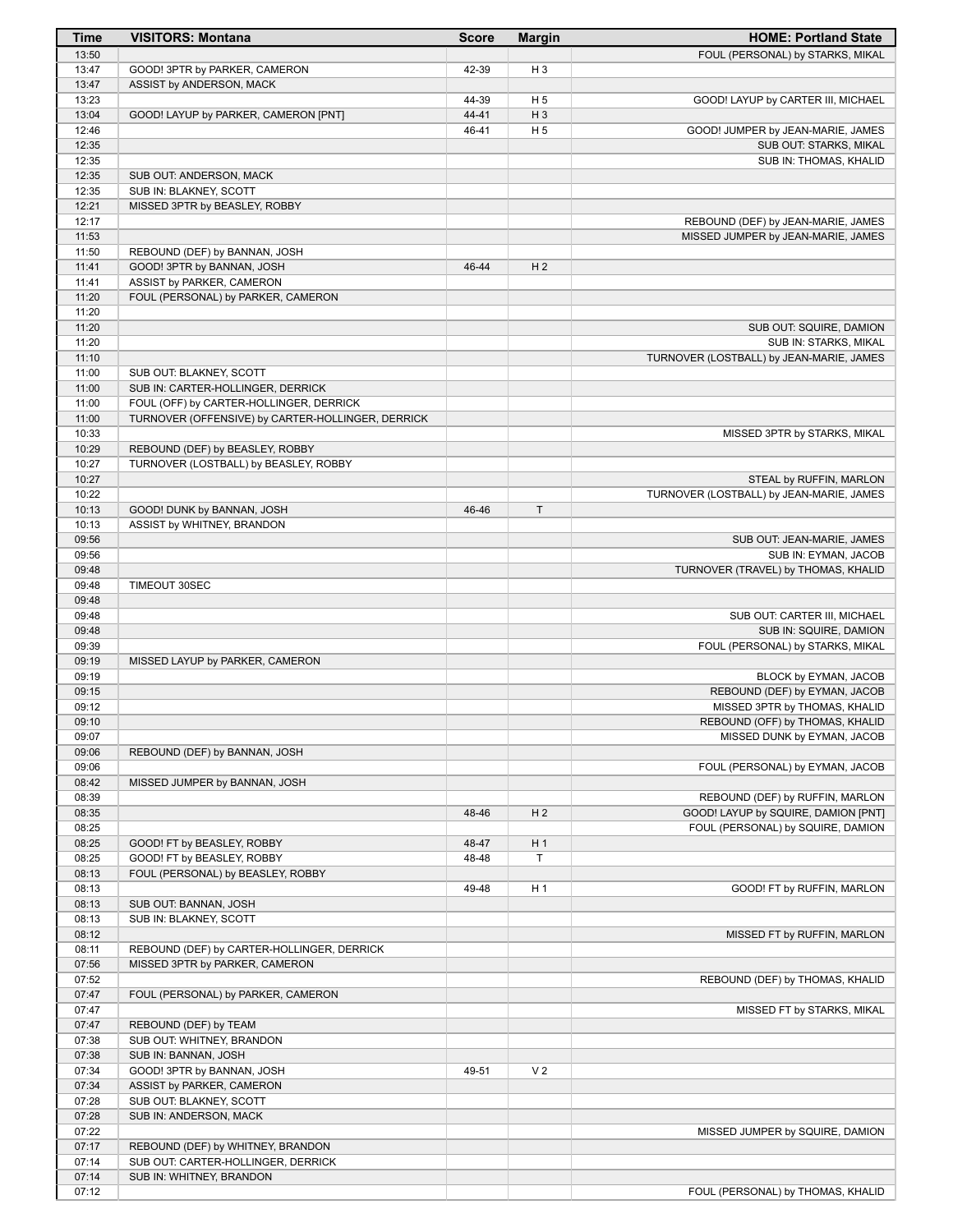| Time           | <b>VISITORS: Montana</b>                                          | <b>Score</b>   | <b>Margin</b>                    | <b>HOME: Portland State</b>                                  |
|----------------|-------------------------------------------------------------------|----------------|----------------------------------|--------------------------------------------------------------|
| 07:12          | GOOD! FT by BEASLEY, ROBBY                                        | 49-52          | $V_3$                            |                                                              |
| 07:12          | GOOD! FT by BEASLEY, ROBBY                                        | 49-53          | V <sub>4</sub>                   |                                                              |
| 07:12          |                                                                   |                |                                  | SUB OUT: RUFFIN, MARLON                                      |
| 07:12          |                                                                   |                |                                  | SUB OUT: EYMAN, JACOB                                        |
| 07:12<br>07:12 |                                                                   |                |                                  | SUB IN: JEAN-MARIE, JAMES<br>SUB IN: CARTER III, MICHAEL     |
| 07:12          | GOOD! FT by BEASLEY, ROBBY                                        | 49-54          | V <sub>5</sub>                   |                                                              |
| 06:53          |                                                                   |                |                                  | FOUL (OFF) by SQUIRE, DAMION                                 |
| 06:53          |                                                                   |                |                                  | TURNOVER (OFFENSIVE) by SQUIRE, DAMION                       |
| 06:40          | MISSED JUMPER by ANDERSON, MACK                                   |                |                                  |                                                              |
| 06:38          |                                                                   |                |                                  | REBOUND (DEF) by CARTER III, MICHAEL                         |
| 06:34          |                                                                   |                |                                  | MISSED LAYUP by CARTER III, MICHAEL                          |
| 06:30          |                                                                   |                |                                  | REBOUND (OFF) by JEAN-MARIE, JAMES                           |
| 06:30          |                                                                   | 51-54          | $V_3$                            | GOOD! LAYUP by JEAN-MARIE, JAMES                             |
| 06:05<br>06:03 | MISSED 3PTR by BEASLEY, ROBBY                                     |                |                                  | REBOUND (DEF) by CARTER III, MICHAEL                         |
| 06:00          |                                                                   | 53-54          | V <sub>1</sub>                   | GOOD! LAYUP by SQUIRE, DAMION                                |
| 06:00          | FOUL (PERSONAL) by BEASLEY, ROBBY                                 |                |                                  |                                                              |
| 06:00          |                                                                   | 54-54          | $\mathsf T$                      | GOOD! FT by SQUIRE, DAMION                                   |
| 05:48          | GOOD! LAYUP by PARKER, CAMERON [PNT]                              | 54-56          | V <sub>2</sub>                   |                                                              |
| 05:48          |                                                                   |                |                                  | FOUL (PERSONAL) by STARKS, MIKAL                             |
| 05:48          | GOOD! FT by PARKER, CAMERON                                       | 54-57          | V <sub>3</sub>                   |                                                              |
| 05:30<br>05:26 |                                                                   |                |                                  | MISSED 3PTR by SQUIRE, DAMION                                |
| 05:25          | REBOUND (DEF) by WHITNEY, BRANDON                                 |                |                                  | FOUL (PERSONAL) by CARTER III, MICHAEL                       |
| 05:24          | MISSED FT by WHITNEY, BRANDON                                     |                |                                  |                                                              |
| 05:23          |                                                                   |                |                                  | REBOUND (DEF) by SQUIRE, DAMION                              |
| 04:57          |                                                                   |                |                                  | MISSED 3PTR by SQUIRE, DAMION                                |
| 04:54          | REBOUND (DEF) by PARKER, CAMERON                                  |                |                                  |                                                              |
| 04:46          | MISSED JUMPER by PARKER, CAMERON                                  |                |                                  |                                                              |
| 04:40          | REBOUND (OFF) by PARKER, CAMERON                                  |                |                                  |                                                              |
| 04:22<br>04:19 | GOOD! JUMPER by BANNAN, JOSH                                      | 54-59          | V <sub>5</sub>                   | FOUL (PERSONAL) by JEAN-MARIE, JAMES                         |
| 04:19          | MISSED FT by ANDERSON, MACK                                       |                |                                  |                                                              |
| 04:18          |                                                                   |                |                                  | REBOUND (DEF) by JEAN-MARIE, JAMES                           |
| 04:06          |                                                                   |                |                                  | MISSED 3PTR by CARTER III, MICHAEL                           |
| 04:04          |                                                                   |                |                                  | REBOUND (OFF) by JEAN-MARIE, JAMES                           |
| 03:48          |                                                                   | 56-59          | V <sub>3</sub>                   | GOOD! LAYUP by JEAN-MARIE, JAMES                             |
| 03:30          |                                                                   |                |                                  | FOUL (PERSONAL) by CARTER III, MICHAEL                       |
| 03:30<br>03:30 | MISSED FT by PARKER, CAMERON                                      |                |                                  |                                                              |
| 03:29          | REBOUND (OFF) by TEAM<br>MISSED FT by PARKER, CAMERON             |                |                                  |                                                              |
| 03:28          |                                                                   |                |                                  | REBOUND (DEF) by SQUIRE, DAMION                              |
| 03:08          |                                                                   |                |                                  | MISSED LAYUP by CARTER III, MICHAEL                          |
| 03:04          |                                                                   |                |                                  | REBOUND (OFF) by JEAN-MARIE, JAMES                           |
| 03:04          |                                                                   | 58-59          | V <sub>1</sub>                   | GOOD! LAYUP by JEAN-MARIE, JAMES                             |
| 02:46          | TURNOVER (LOSTBALL) by PARKER, CAMERON                            |                |                                  |                                                              |
| 02:46          |                                                                   |                |                                  | STEAL by STARKS, MIKAL<br>GOOD! LAYUP by SQUIRE, DAMION [FB] |
| 02:41<br>02:41 |                                                                   | 60-59          | H <sub>1</sub>                   | ASSIST by STARKS, MIKAL                                      |
| 02:37          | TIMEOUT 30SEC                                                     |                |                                  |                                                              |
| 02:22          | SUB OUT: ANDERSON, MACK                                           |                |                                  |                                                              |
| 02:22          | SUB IN: CARTER-HOLLINGER, DERRICK                                 |                |                                  |                                                              |
| 02:22          |                                                                   |                |                                  | FOUL (PERSONAL) by THOMAS, KHALID                            |
| 02:22          | MISSED FT by CARTER-HOLLINGER, DERRICK                            |                |                                  |                                                              |
| 02:22          | REBOUND (OFF) by TEAM                                             |                |                                  |                                                              |
| 02:22<br>02:22 | GOOD! FT by CARTER-HOLLINGER, DERRICK<br>SUB OUT: PARKER, CAMERON | 60-60          | $\mathsf T$                      |                                                              |
| 02:22          | SUB IN: ANDERSON, MACK                                            |                |                                  |                                                              |
| 02:08          | FOUL (PERSONAL) by BANNAN, JOSH                                   |                |                                  |                                                              |
| 02:08          |                                                                   | 61-60          | H <sub>1</sub>                   | GOOD! FT by THOMAS, KHALID                                   |
| 02:07          |                                                                   |                |                                  | MISSED FT by THOMAS, KHALID                                  |
| 02:06          | REBOUND (DEF) by ANDERSON, MACK                                   |                |                                  |                                                              |
| 01:46          | MISSED LAYUP by WHITNEY, BRANDON                                  |                |                                  |                                                              |
| 01:41          | REBOUND (OFF) by WHITNEY, BRANDON                                 |                |                                  |                                                              |
| 01:41<br>01:27 | GOOD! LAYUP by WHITNEY, BRANDON                                   | 61-62<br>63-62 | V <sub>1</sub><br>H <sub>1</sub> | GOOD! LAYUP by CARTER III, MICHAEL [PNT]                     |
| 00:55          | GOOD! LAYUP by BEASLEY, ROBBY [PNT]                               | 63-64          | V <sub>1</sub>                   |                                                              |
| 00:41          |                                                                   |                |                                  | TURNOVER (LOSTBALL) by JEAN-MARIE, JAMES                     |
| 00:41          | STEAL by WHITNEY, BRANDON                                         |                |                                  |                                                              |
| 00:31          | <b>TIMEOUT TEAM</b>                                               |                |                                  |                                                              |
| 00:15          |                                                                   |                |                                  | FOUL (PERSONAL) by STARKS, MIKAL                             |
| 00:15          | GOOD! FT by BANNAN, JOSH                                          | 63-65          | V <sub>2</sub>                   |                                                              |
| 00:15          | GOOD! FT by BANNAN, JOSH                                          | 63-66          | $V_3$                            |                                                              |
| 00:08<br>00:08 |                                                                   |                |                                  | TIMEOUT 30SEC<br><b>TIMEOUT TEAM</b>                         |
|                |                                                                   |                |                                  |                                                              |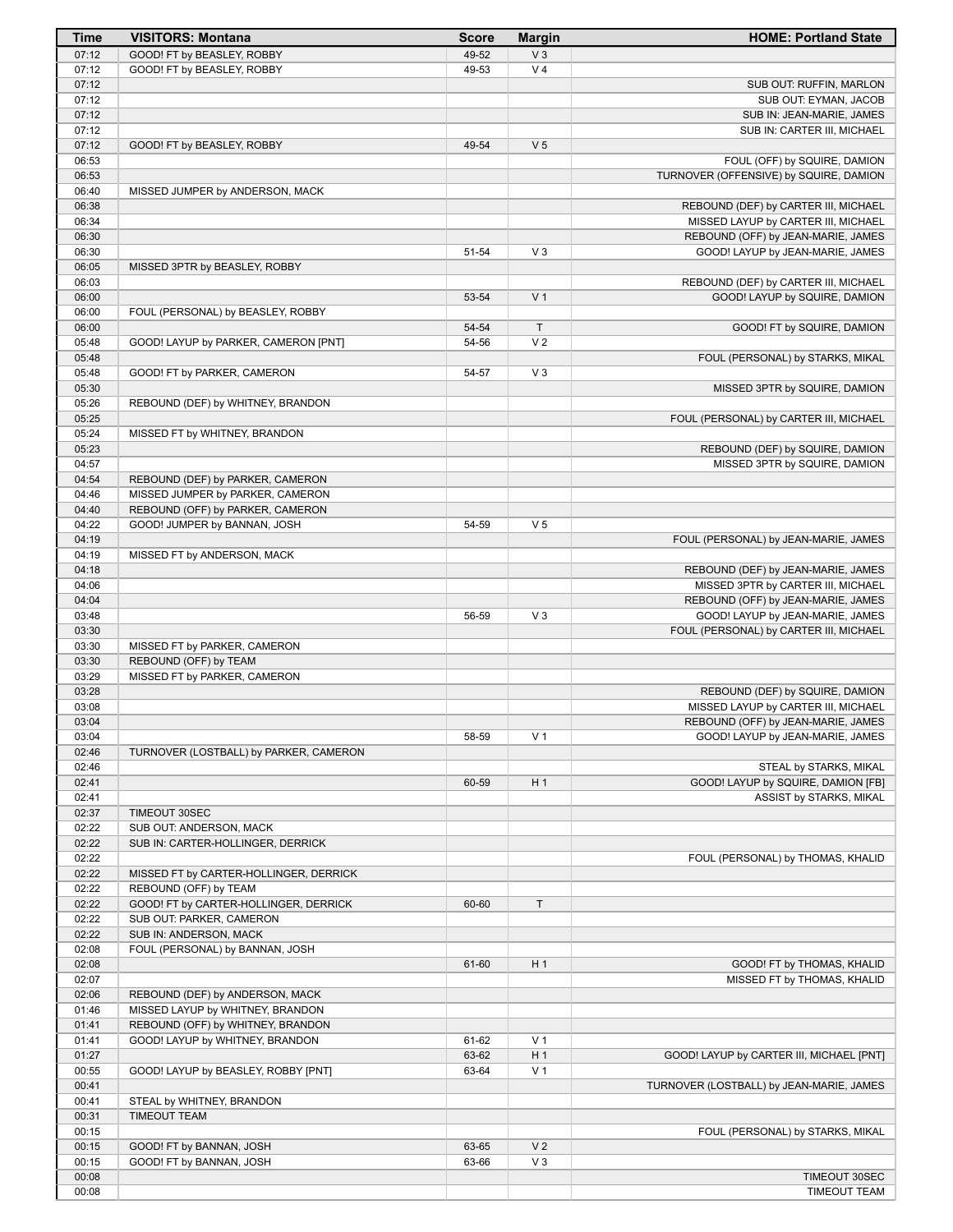| Time  | <b>VISITORS: Montana</b>          | <b>Score</b> | <b>Margin</b>  | <b>HOME: Portland State</b>        |
|-------|-----------------------------------|--------------|----------------|------------------------------------|
| 00:08 | SUB OUT: ANDERSON, MACK           |              |                |                                    |
| 00:08 | SUB IN: VAZQUEZ, JOSH             |              |                |                                    |
| 00:08 |                                   |              |                | TIMEOUT 30SEC                      |
| 00:08 | SUB OUT: VAZQUEZ, JOSH            |              |                |                                    |
| 00:08 | SUB IN: ANDERSON, MACK            |              |                |                                    |
| 00:06 | FOUL (PERSONAL) by ANDERSON, MACK |              |                |                                    |
| 00:06 |                                   | 64-66        | V <sub>2</sub> | GOOD! FT by THOMAS, KHALID         |
| 00:06 |                                   |              |                | SUB OUT: STARKS, MIKAL             |
| 00:06 |                                   |              |                | SUB IN: EYMAN, JACOB               |
| 00:06 |                                   |              |                | MISSED FT by THOMAS, KHALID        |
| 00:03 | REBOUND (DEF) by BEASLEY, ROBBY   |              |                |                                    |
| 00:03 |                                   |              |                | FOUL (PERSONAL) by SQUIRE, DAMION  |
| 00:03 | MISSED FT by BEASLEY, ROBBY       |              |                |                                    |
| 00:03 | REBOUND (OFF) by TEAM             |              |                |                                    |
| 00:03 |                                   |              |                | SUB OUT: EYMAN, JACOB              |
| 00:03 |                                   |              |                | SUB IN: STARKS, MIKAL              |
| 00:02 | MISSED FT by BEASLEY, ROBBY       |              |                |                                    |
| 00:01 |                                   |              |                | REBOUND (DEF) by JEAN-MARIE, JAMES |

# **Montana 66, Portland State 64**

| <b>Points (This Period)</b> | <b>UMT</b>     | <b>PSU</b>     |
|-----------------------------|----------------|----------------|
| In the Paint                | 12             | 28             |
| Off Turns                   |                |                |
| 2nd Chance                  |                |                |
| <b>Fast Break</b>           |                |                |
| Bench                       |                | 13             |
| Per Poss                    | 1.176<br>18/34 | 1.059<br>18/34 |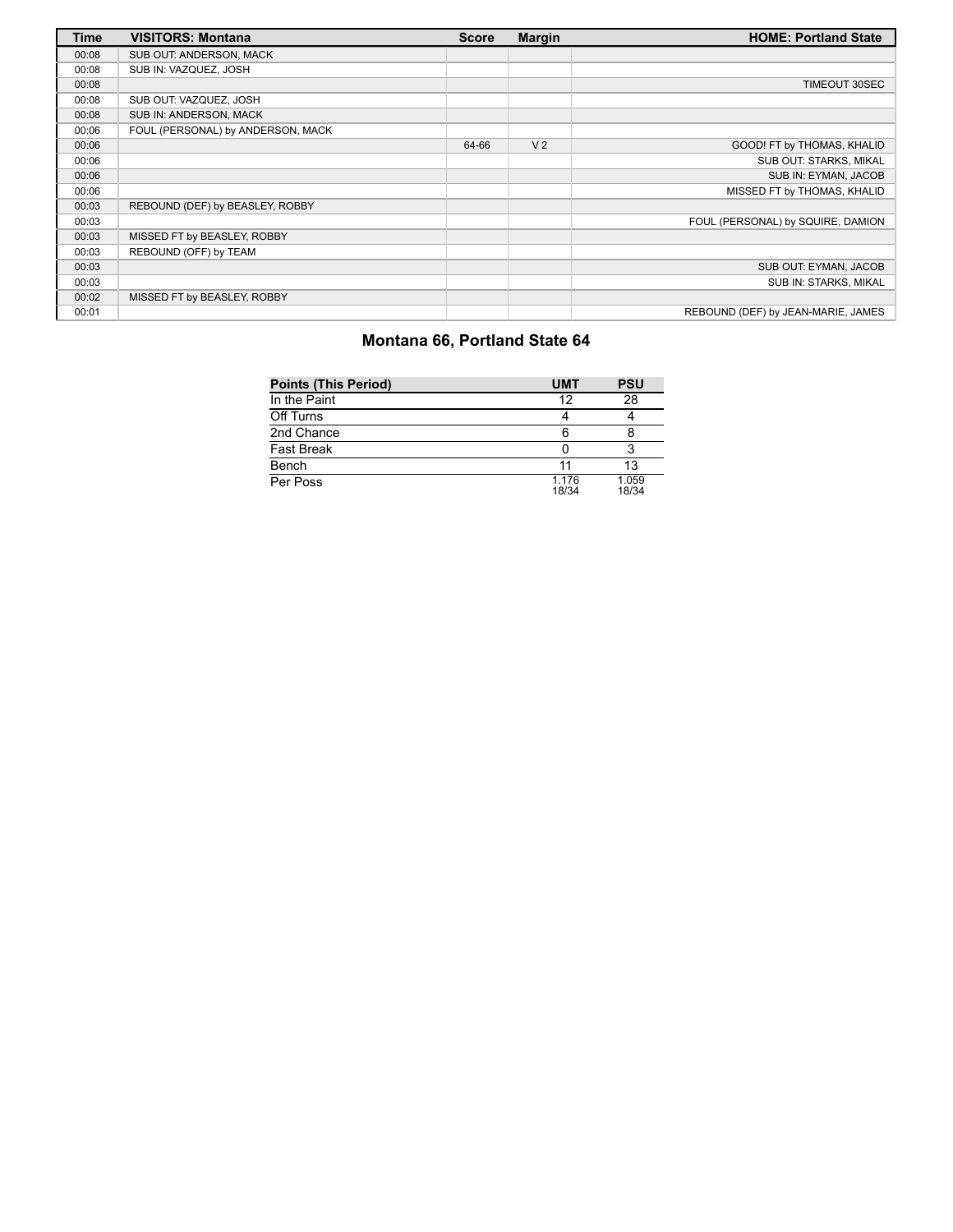#### **Official Scoring/Possession Reference Chart Montana vs Portland State Period 1 January 20, 2022 at Viking Pavilion (Stoller) - Portland**



#### **Period 1**

<mark>Starters:</mark><br>Montana: 5 BEASLEY,ROBBY (G); 12 WHITNEY,BRANDON (G); 13 BANNAN,JOSH (F); 23 ANDERSON,MACK (F); 35 CARTER-HOLLINGER,DERRICK (F);<br>**Portland State**: 0 SQUIRE,DAMION (G); 5 CARTER III,MICHAEL (G); 23 THOMAS,KHALID

| <b>Time</b> | <b>VISITORS: Montana</b>              | <b>Score</b> | <b>Margin</b>  | <b>HOME: Portland State</b>            |
|-------------|---------------------------------------|--------------|----------------|----------------------------------------|
| 19:29       |                                       | $2 - 0$      | H <sub>2</sub> | GOOD! JUMPER by THOMAS, KHALID         |
| 19:01       | GOOD! LAYUP by ANDERSON, MACK         | $2 - 2$      | T              |                                        |
| 18:27       |                                       | 4-2          | H <sub>2</sub> | GOOD! DUNK by THOMAS, KHALID [FB/PNT]  |
| 17:44       |                                       | $6-2$        | H 4            | GOOD! LAYUP by EYMAN, JACOB [PNT]      |
| 16:38       | GOOD! FT by ANDERSON, MACK            | $6 - 3$      | $H_3$          |                                        |
| 16:18       |                                       | 8-3          | H <sub>5</sub> | GOOD! JUMPER by EYMAN, JACOB [PNT]     |
| 15:57       | GOOD! LAYUP by BANNAN, JOSH [PNT]     | $8 - 5$      | $H_3$          |                                        |
| 15:38       |                                       | $10-5$       | H <sub>5</sub> | GOOD! JUMPER by THOMAS, KHALID         |
| 15:05       | GOOD! LAYUP by BANNAN, JOSH [FB/PNT]  | $10 - 7$     | $H_3$          |                                        |
| 12:11       |                                       | 12-7         | H <sub>5</sub> | GOOD! LAYUP by SQUIRE, DAMION          |
| 12:00       | GOOD! FT by CARTER-HOLLINGER, DERRICK | $12 - 8$     | H4             |                                        |
| 10:17       |                                       | 14-8         | H 6            | GOOD! LAYUP by JEAN-MARIE, JAMES [PNT] |
| 09:51       | GOOD! FT by WHITNEY, BRANDON          | 14-9         | H <sub>5</sub> |                                        |
| 07:51       | GOOD! LAYUP by ANDERSON, MACK         | 14-11        | H <sub>3</sub> |                                        |
| 07:30       | GOOD! 3PTR by BEASLEY, ROBBY [FB]     | 14-14        | $\mathsf T$    |                                        |
| 07:06       |                                       | 15-14        | H 1            | GOOD! FT by CARTER III, MICHAEL        |
| 06:37       |                                       | 17-14        | $H_3$          | GOOD! LAYUP by SQUIRE, DAMION [FB/PNT] |
| 05:50       |                                       | 19-14        | H <sub>5</sub> | GOOD! LAYUP by SQUIRE, DAMION          |
| 05:21       |                                       | $21 - 14$    | H 7            | GOOD! DUNK by CARTER III, MICHAEL [FB] |
| 05:17       | GOOD! FT by PARKER, CAMERON [FB]      | $21 - 15$    | H 6            |                                        |
| 05:17       | GOOD! FT by PARKER, CAMERON [FB]      | 21-16        | H <sub>5</sub> |                                        |
| 04:27       | GOOD! FT by BANNAN, JOSH              | $21 - 17$    | H 4            |                                        |
| 04:27       | GOOD! FT by BANNAN, JOSH              | 21-18        | $H_3$          |                                        |
| 04:05       |                                       | 23-18        | H 5            | GOOD! LAYUP by JEAN-MARIE, JAMES [PNT] |
| 03:36       | GOOD! 3PTR by BEASLEY, ROBBY          | 23-21        | H <sub>2</sub> |                                        |
| 02:56       | GOOD! LAYUP by BANNAN, JOSH           | 23-23        | T              |                                        |
| 02:23       |                                       | 26-23        | $H_3$          | GOOD! 3PTR by RUFFIN, MARLON           |
| 01:27       |                                       | 28-23        | H <sub>5</sub> | GOOD! LAYUP by SQUIRE, DAMION [PNT]    |
| 00:34       | GOOD! 3PTR by MARTIN, LONNELL         | 28-26        | H <sub>2</sub> |                                        |

**Montana 26, Portland State 28**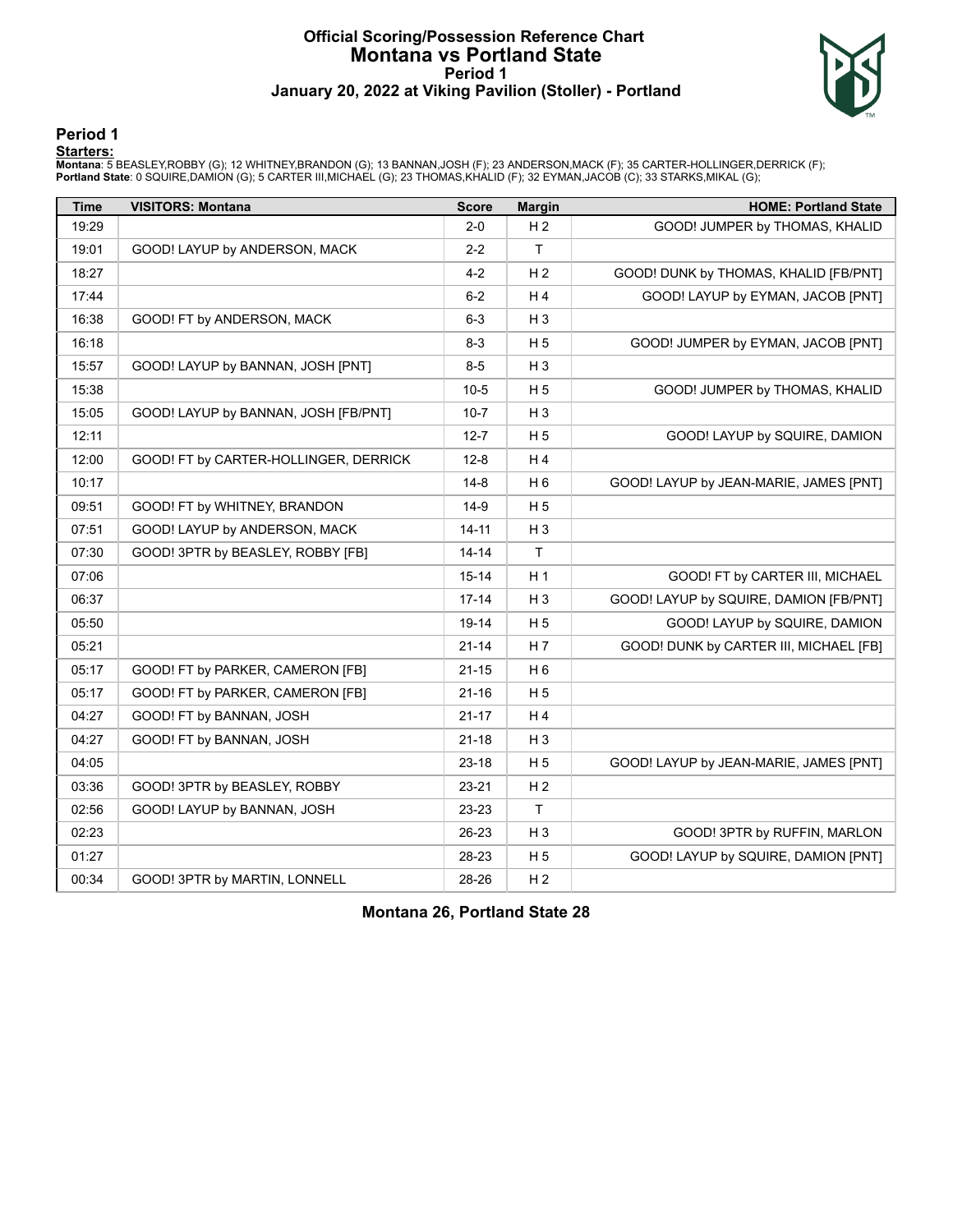#### **Official Scoring/Possession Reference Chart Montana vs Portland State Period 2 January 20, 2022 at Viking Pavilion (Stoller) - Portland**



#### **Period 2**

#### **Starters:**

Montana: 5 BEASLEY,ROBBY (G); 12 WHITNEY,BRANDON (G); 13 BANNAN,JOSH (F); 23 ANDERSON,MACK (F); 35 CARTER-HOLLINGER,DERRICK (F);<br>**Portland State**: 0 SQUIRE,DAMION (G); 5 CARTER III,MICHAEL (G); 23 THOMAS,KHALID (F); 32 EYM

| Time  | <b>VISITORS: Montana</b>              | <b>Score</b> | <b>Margin</b>  | <b>HOME: Portland State</b>              |
|-------|---------------------------------------|--------------|----------------|------------------------------------------|
| 19:29 |                                       | 30-26        | H4             | GOOD! LAYUP by EYMAN, JACOB              |
| 19:10 | GOOD! JUMPER by BANNAN, JOSH          | 30-28        | H <sub>2</sub> |                                          |
| 18:32 |                                       | 32-28        | H4             | GOOD! LAYUP by CARTER III, MICHAEL [PNT] |
| 18:32 |                                       | 33-28        | H <sub>5</sub> | GOOD! FT by CARTER III, MICHAEL          |
| 17:22 |                                       | 34-28        | H <sub>6</sub> | GOOD! FT by SQUIRE, DAMION               |
| 17:22 |                                       | 35-28        | H <sub>7</sub> | GOOD! FT by SQUIRE, DAMION               |
| 17:02 | GOOD! JUMPER by BEASLEY, ROBBY [PNT]  | 35-30        | H <sub>5</sub> |                                          |
| 16:40 |                                       | 37-30        | H 7            | GOOD! LAYUP by THOMAS, KHALID [PNT]      |
| 16:21 | GOOD! 3PTR by PARKER, CAMERON         | 37-33        | H4             |                                          |
| 15:29 |                                       | 38-33        | H <sub>5</sub> | GOOD! FT by THOMAS, KHALID [FB]          |
| 15:03 | GOOD! 3PTR by BEASLEY, ROBBY          | 38-36        | H <sub>2</sub> |                                          |
| 14:26 |                                       | 40-36        | H 4            | GOOD! LAYUP by JEAN-MARIE, JAMES         |
| 14:01 |                                       | 42-36        | H <sub>6</sub> | GOOD! LAYUP by JEAN-MARIE, JAMES [PNT]   |
| 13:47 | GOOD! 3PTR by PARKER, CAMERON         | 42-39        | $H_3$          |                                          |
| 13:23 |                                       | 44-39        | H <sub>5</sub> | GOOD! LAYUP by CARTER III, MICHAEL       |
| 13:04 | GOOD! LAYUP by PARKER, CAMERON [PNT]  | 44-41        | $H_3$          |                                          |
| 12:46 |                                       | 46-41        | H <sub>5</sub> | GOOD! JUMPER by JEAN-MARIE, JAMES        |
| 11:41 | GOOD! 3PTR by BANNAN, JOSH            | 46-44        | H <sub>2</sub> |                                          |
| 10:13 | GOOD! DUNK by BANNAN, JOSH            | 46-46        | T              |                                          |
| 08:35 |                                       | 48-46        | H <sub>2</sub> | GOOD! LAYUP by SQUIRE, DAMION [PNT]      |
| 08:25 | GOOD! FT by BEASLEY, ROBBY            | 48-47        | H <sub>1</sub> |                                          |
| 08:25 | GOOD! FT by BEASLEY, ROBBY            | 48-48        | T              |                                          |
| 08:13 |                                       | 49-48        | H <sub>1</sub> | GOOD! FT by RUFFIN, MARLON               |
| 07:34 | GOOD! 3PTR by BANNAN, JOSH            | 49-51        | V <sub>2</sub> |                                          |
| 07:12 | GOOD! FT by BEASLEY, ROBBY            | 49-52        | $V_3$          |                                          |
| 07:12 | GOOD! FT by BEASLEY, ROBBY            | 49-53        | V <sub>4</sub> |                                          |
| 07:12 | GOOD! FT by BEASLEY, ROBBY            | 49-54        | V <sub>5</sub> |                                          |
| 06:30 |                                       | 51-54        | $V_3$          | GOOD! LAYUP by JEAN-MARIE, JAMES         |
| 06:00 |                                       | 53-54        | V <sub>1</sub> | GOOD! LAYUP by SQUIRE, DAMION            |
| 06:00 |                                       | 54-54        | Τ              | GOOD! FT by SQUIRE, DAMION               |
| 05:48 | GOOD! LAYUP by PARKER, CAMERON [PNT]  | 54-56        | V <sub>2</sub> |                                          |
| 05:48 | GOOD! FT by PARKER, CAMERON           | 54-57        | $V_3$          |                                          |
| 04:22 | GOOD! JUMPER by BANNAN, JOSH          | 54-59        | V <sub>5</sub> |                                          |
| 03:48 |                                       | 56-59        | $V_3$          | GOOD! LAYUP by JEAN-MARIE, JAMES         |
| 03:04 |                                       | 58-59        | V <sub>1</sub> | GOOD! LAYUP by JEAN-MARIE, JAMES         |
| 02:41 |                                       | 60-59        | H <sub>1</sub> | GOOD! LAYUP by SQUIRE, DAMION [FB]       |
| 02:22 | GOOD! FT by CARTER-HOLLINGER, DERRICK | 60-60        | T              |                                          |
| 02:08 |                                       | 61-60        | H <sub>1</sub> | GOOD! FT by THOMAS, KHALID               |
| 01:41 | GOOD! LAYUP by WHITNEY, BRANDON       | 61-62        | V <sub>1</sub> |                                          |
| 01:27 |                                       | 63-62        | H <sub>1</sub> | GOOD! LAYUP by CARTER III, MICHAEL [PNT] |
| 00:55 | GOOD! LAYUP by BEASLEY, ROBBY [PNT]   | 63-64        | V <sub>1</sub> |                                          |
| 00:15 | GOOD! FT by BANNAN, JOSH              | 63-65        | V <sub>2</sub> |                                          |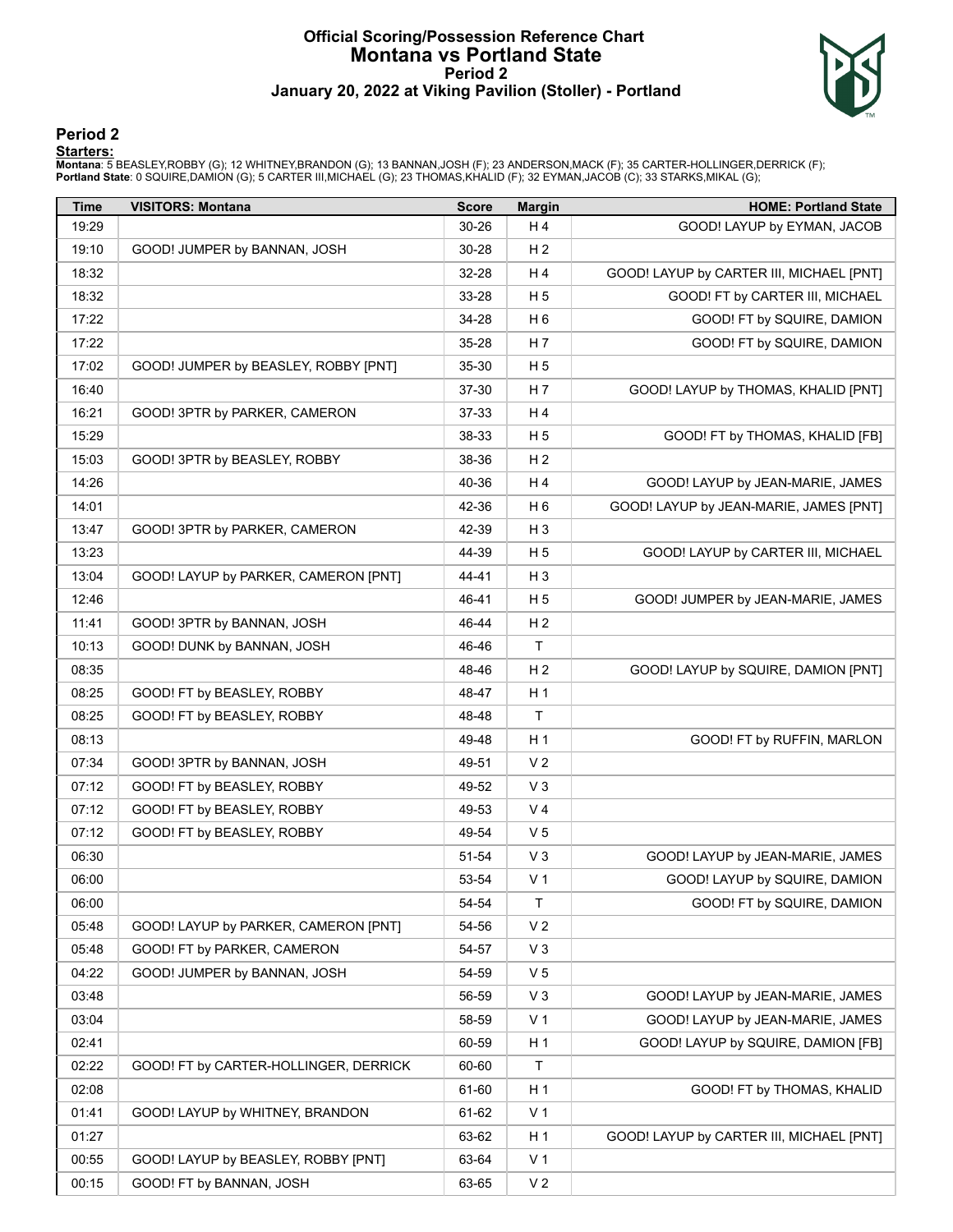| <b>Time</b> | <b>VISITORS: Montana</b> | Score | <b>Margin</b> | <b>HOME: Portland State</b> |
|-------------|--------------------------|-------|---------------|-----------------------------|
| 00:15       | GOOD! FT by BANNAN, JOSH | 63-66 |               |                             |
| 00:06       |                          | 64-66 |               | GOOD! FT by THOMAS, KHALID  |

**Montana 66, Portland State 64**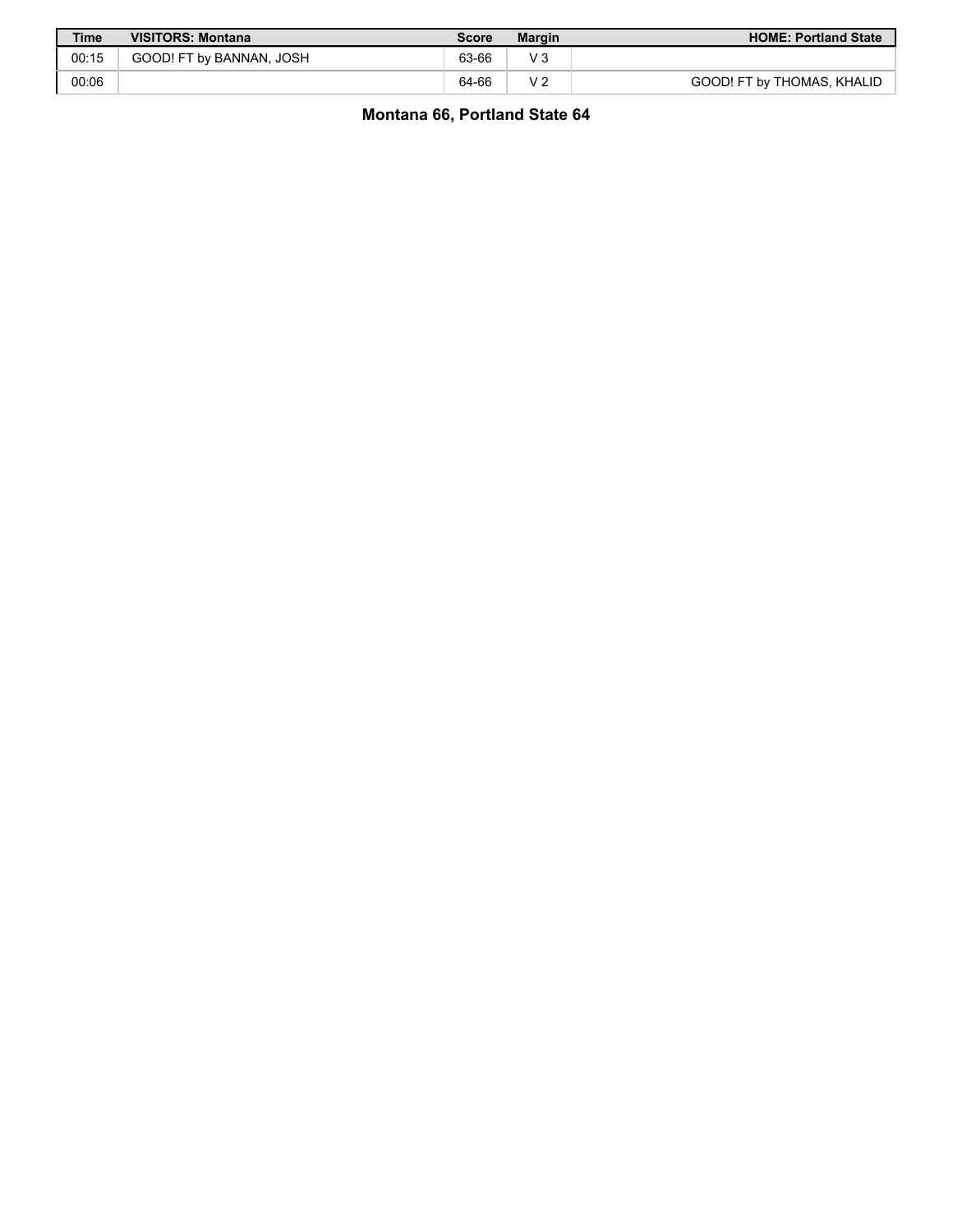# **Official Substitutions Log Montana vs Portland State Period 1**



| January 20, 2022 at Viking Pavilion (Stoller) - Portland |  |  |  |  |  |
|----------------------------------------------------------|--|--|--|--|--|
|----------------------------------------------------------|--|--|--|--|--|

| <b>VISITORS: Montana</b>                                | Time  | <b>Score</b> | <b>HOME: Portland State</b>  |
|---------------------------------------------------------|-------|--------------|------------------------------|
| 5 BEASLEY, ROBBY                                        |       |              | 0 SQUIRE, DAMION             |
| 12 WHITNEY, BRANDON                                     |       |              | 5 CARTER III, MICHAEL        |
| 13 BANNAN, JOSH                                         |       |              | 23 THOMAS, KHALID            |
| 23 ANDERSON, MACK                                       |       |              | 32 EYMAN, JACOB              |
| 35 CARTER-HOLLINGER, DERRICK                            |       |              | 33 STARKS, MIKAL             |
| SUB OUT: 12 WHITNEY BRANDON                             | 17:15 | $2 - 6$      |                              |
| SUB IN: 11 PARKER, CAMERON                              | 17:15 |              |                              |
| SUB OUT: 23 ANDERSON, MACK                              | 16:38 | $3-6$        |                              |
| SUB IN: 1 MARTIN, LONNELL                               | 16:38 |              |                              |
|                                                         | 14:41 | $7 - 10$     | SUB OUT: CARTER III, MICHAEL |
|                                                         | 14:41 |              | SUB OUT: EYMAN, JACOB        |
|                                                         | 14:41 |              | SUB OUT: STARKS, MIKAL       |
|                                                         | 14:41 |              | SUB IN: JEAN-MARIE, JAMES    |
|                                                         | 14:41 |              | SUB IN: ALLEY, EZEKIEL       |
|                                                         | 14:41 |              | SUB IN: RUFFIN, MARLON       |
| SUB OUT: 5 BEASLEY, ROBBY                               | 14:41 |              |                              |
| SUB IN: 12 WHITNEY, BRANDON                             | 14:41 |              |                              |
| SUB OUT: 1 MARTIN, LONNELL                              | 13:12 | $7 - 10$     |                              |
| SUB OUT: 35 CARTER-HOLLINGER, DERRICK                   | 13:12 |              |                              |
| SUB IN: 5 BEASLEY, ROBBY                                | 13:12 |              |                              |
| SUB IN: 23 ANDERSON, MACK                               | 13:12 |              |                              |
| SUB OUT: 13 BANNAN.JOSH                                 | 12:30 | $7 - 10$     |                              |
| SUB OUT: 23 ANDERSON, MACK                              | 12:30 |              |                              |
| SUB IN: 34 BLAKNEY, SCOTT                               | 12:30 |              |                              |
| SUB IN: 35 CARTER-HOLLINGER, DERRICK                    | 12:30 |              |                              |
|                                                         | 12:03 | $7 - 12$     | SUB OUT: SQUIRE, DAMION      |
|                                                         | 12:03 |              | SUB OUT: THOMAS, KHALID      |
|                                                         | 12:03 |              | SUB IN: CARTER III, MICHAEL  |
|                                                         | 12:03 |              | SUB IN: STARKS, MIKAL        |
| SUB OUT: 11 PARKER, CAMERON                             | 12:00 | $7 - 12$     |                              |
| SUB IN: 3 VAZQUEZ, JOSH                                 | 12:00 |              |                              |
| SUB OUT: 34 BLAKNEY, SCOTT                              | 11:09 | $8 - 12$     |                              |
| SUB IN: 13 BANNAN, JOSH                                 | 11:09 |              |                              |
| SUB OUT: 35 CARTER-HOLLINGER, DERRICK                   | 09:51 | $8 - 14$     |                              |
| SUB IN: 23 ANDERSON, MACK                               | 09:51 |              |                              |
| SUB OUT: 12 WHITNEY, BRANDON                            | 09:51 |              |                              |
| SUB IN: 11 PARKER, CAMERON                              | 09:51 |              |                              |
|                                                         | 09:20 | $9 - 14$     | SUB OUT: JEAN-MARIE, JAMES   |
|                                                         | 09:20 |              | SUB IN: EYMAN, JACOB         |
|                                                         | 08:58 | $9 - 14$     | SUB OUT: ALLEY, EZEKIEL      |
|                                                         | 08:58 |              | SUB IN: SQUIRE, DAMION       |
|                                                         | 08:02 | $9 - 14$     | SUB OUT: RUFFIN, MARLON      |
|                                                         | 08:02 |              | SUB IN: THOMAS, KHALID       |
|                                                         | 07:06 | $14 - 14$    | <b>SUB OUT: STARKS MIKAL</b> |
|                                                         | 07:06 |              | <b>SUB IN: DAWSON.PARIS</b>  |
| SUB OUT: 23 ANDERSON, MACK                              | 06:13 | 14-17        |                              |
| SUB IN: 35 CARTER-HOLLINGER, DERRICK                    | 06:13 |              |                              |
|                                                         | 05:17 | 16-21        | SUB OUT: CARTER III, MICHAEL |
|                                                         | 05:17 |              | SUB IN: RUFFIN, MARLON       |
| SUB OUT: 3 VAZQUEZ, JOSH                                | 05:17 |              |                              |
| SUB OUT: 35 CARTER-HOLLINGER, DERRICK                   | 05:17 |              |                              |
| SUB IN: 1 MARTIN, LONNELL                               | 05:17 |              |                              |
| SUB IN: 12 WHITNEY, BRANDON                             | 05:17 |              |                              |
|                                                         | 04:27 | $17 - 21$    | SUB OUT: EYMAN, JACOB        |
|                                                         | 04:27 |              | SUB IN: JEAN-MARIE, JAMES    |
|                                                         | 04:27 |              | SUB OUT: DAWSON, PARIS       |
|                                                         | 04:27 |              | SUB IN: ALLEY, EZEKIEL       |
|                                                         | 02:35 | 23-23        | SUB OUT: ALLEY, EZEKIEL      |
|                                                         | 02:35 |              |                              |
|                                                         | 00:26 | 26-28        | SUB IN: STARKS, MIKAL        |
| SUB OUT: 11 PARKER, CAMERON<br>SUB OUT: 13 BANNAN, JOSH | 00:26 |              |                              |
| SUB IN: 23 ANDERSON, MACK                               | 00:26 |              |                              |
| SUB IN: 35 CARTER-HOLLINGER, DERRICK                    |       |              |                              |
|                                                         | 00:26 |              |                              |

**Montana 26, Portland State 28**